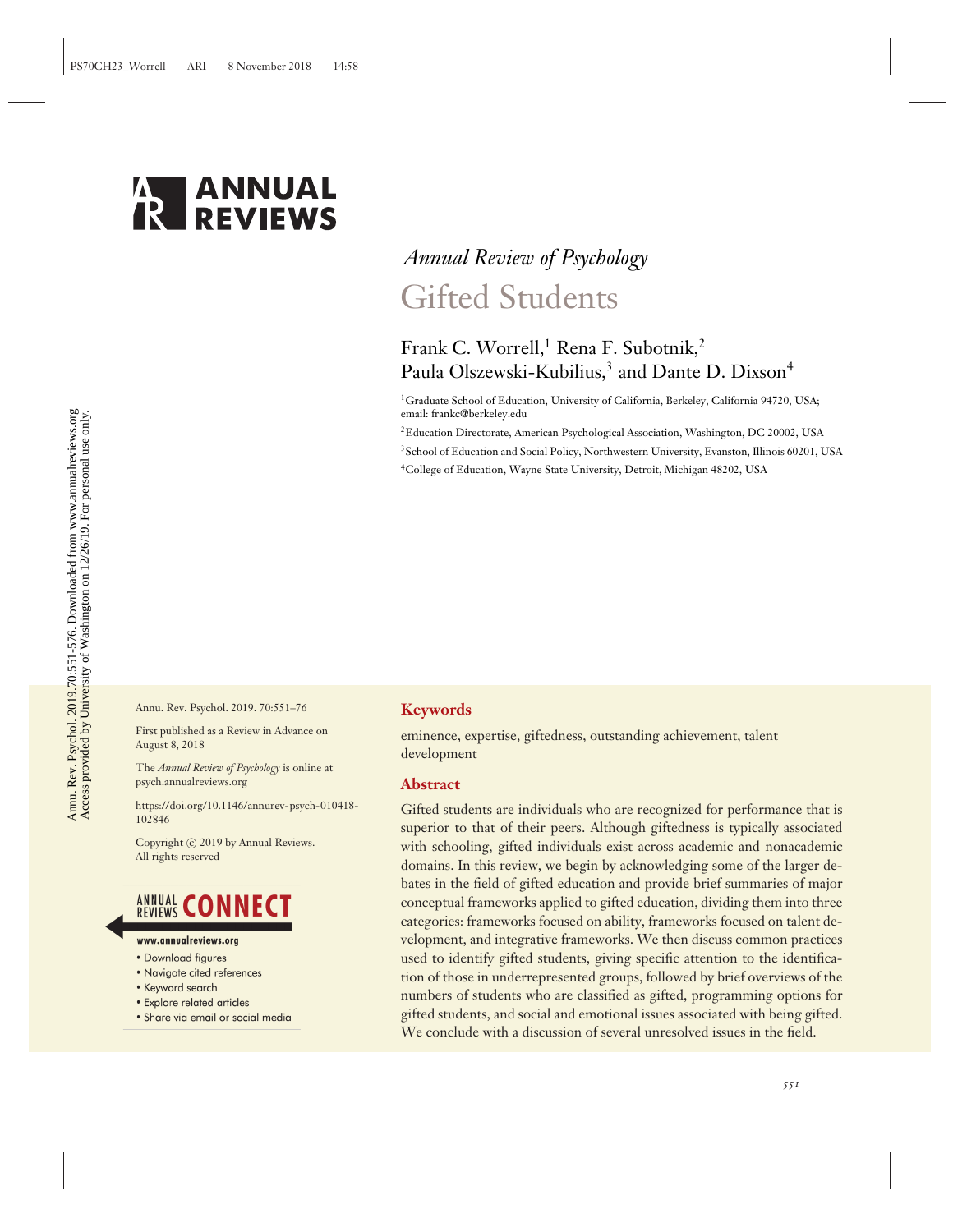#### **Contents**

|                                                            | 554 |
|------------------------------------------------------------|-----|
|                                                            | 555 |
|                                                            | 558 |
|                                                            | 559 |
|                                                            | 560 |
|                                                            | 561 |
|                                                            | 561 |
|                                                            | 565 |
| <b>HOW MANY STUDENTS ARE IDENTIFIED AS GIFTED</b>          |     |
|                                                            | 565 |
|                                                            | 567 |
|                                                            | 567 |
|                                                            | 568 |
| Reconciling Multiple Definitions in Gifted Education       | 568 |
|                                                            | 569 |
| Addressing Value Differences in Talent Development Domains | 569 |
| Eminence as an Aspired Endpoint of Talent Development      | 570 |
|                                                            | 570 |
|                                                            |     |
|                                                            | 571 |
|                                                            |     |

## **INTRODUCTION**

In simple terms, gifted students are those who are exhibiting superior performance in a particular domain relative to peers. Nonetheless, the discourse on gifted students in the United States can be contradictory and fractious. On the one hand, Americans celebrate innovation and inventiveness and acknowledge that, like their peers with learning challenges (see the Education for All Handicapped Children Act, 1975, PL 94-142), gifted students are entitled to a free and appropriate public education (Subotnik et al. 2011). Many also recognize that the nation's elite colleges and universities are, de facto, gifted programs (Wai 2014) serving gifted students in late adolescence and young adulthood, and that these students contribute disproportionately to the nation's gross domestic product (Rindermann & Thompson 2011). On the other hand, unlike special education for youth with learning challenges, gifted education is not mandated by the federal government, and the amount of federal dollars spent on gifted education is less than 0.5% of the federal education budget (Wai & Worrell 2017). Thus, states and districts that serve gifted students are doing so with local funds that might be used for what many argue are more pressing needs, like teacher salaries (Gollan 2011).

There are also debates within the field of gifted education. Numerous models of giftedness have been formulated (Coleman & Cross 2005; Sternberg & Davidson 1986, 2005), with no consensus on what the gifted label means. Although research strongly supports accelerated programming for gifted students (Assouline et al. 2015, Steenbergen-Hu et al. 2016), even support for acceleration is not universal. In terms of what the aims of gifted education should be, some argue for individual self-actualization (e.g., Piechowski 1986) and others for maximizing potential that will result in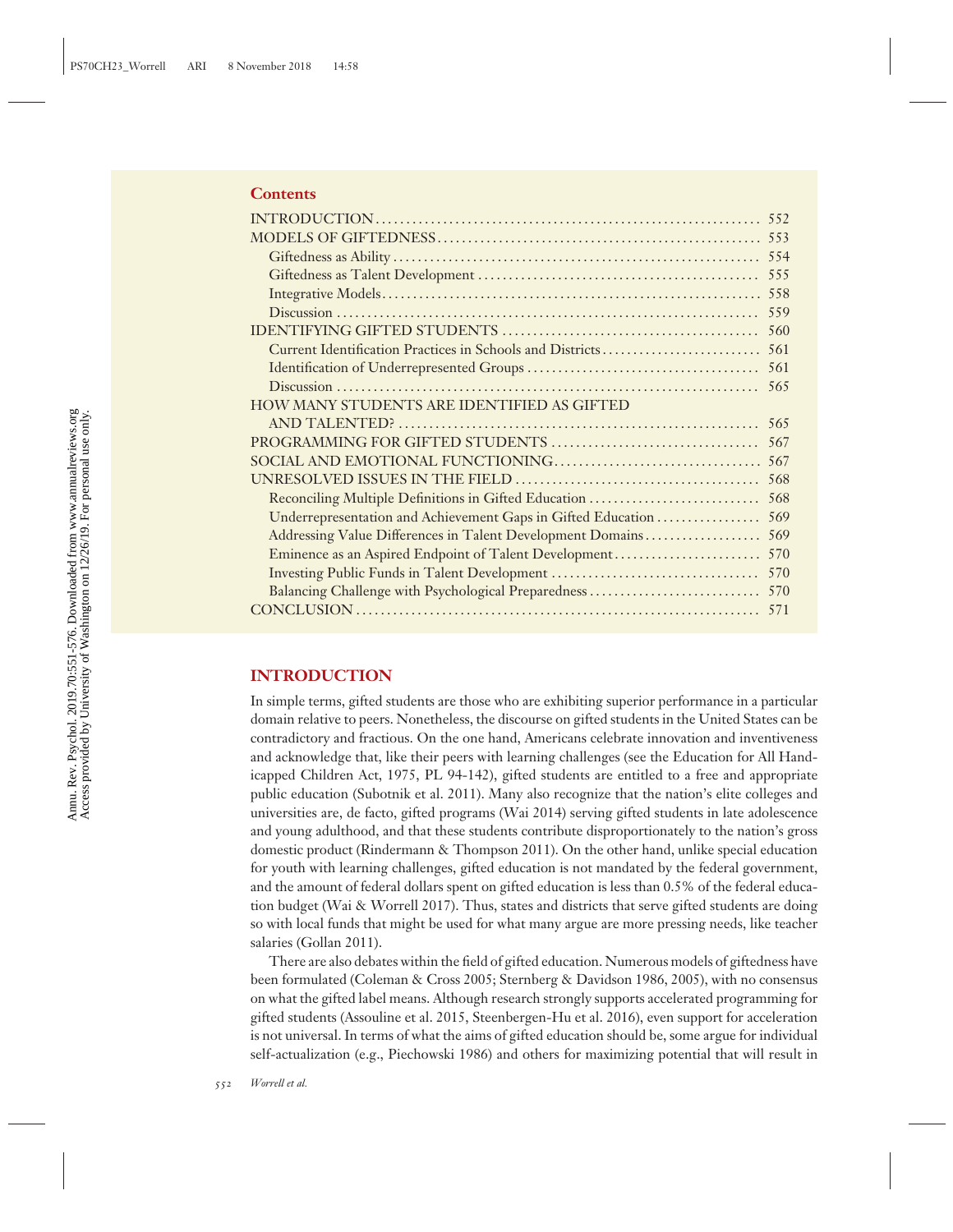both self-actualization and contributions to society (e.g., Sternberg 2017, Tannenbaum 1986, Worrell et al. 2018). Finally, there are those who contend that "if identified as gifted during childhood on the basis of one's IQ score, for example, we can assume that the 'gifted' label persists throughout adulthood" (Rinn & Bishop 2015, p. 218). Others argue that, as individuals move from childhood to adulthood, the criterion for the gifted label shifts from potential to actual accomplishment and contribution in a domain (Dai 2010, Subotnik et al. 2011).

In this review, we delve into the contradictions noted above. We begin with a comprehensive overview of models of giftedness, as these set the stage for much of the dialog in the literature. After reviewing the models, we discuss ways in which gifted students are identified, providing (*a*) an overview of best practices, (*b*) a summary of the practices actually used in schools, and (*c*) identification issues related to ethnic or racial and socioeconomic disparities in identification. We then provide data on the number of students who are identified as gifted and talented. In the next section, we discuss programming for gifted students, delineate the types of acceleration and enrichment programs that are used both inside and outside of the school system, and review the critical role that out-of-school programs play in serving gifted students. We also discuss programs that have been successful in recruiting and serving underrepresented students.

The next section focuses on psychosocial profiles of gifted students. Research suggests that gifted students are at least as well adjusted as and no more vulnerable than their nonidentified peers (Erwin 2015). However, the literature still makes claims about emotional vulnerabilities, and we know that, for gifted adults in at least some domains, associations between achieved eminence and psychopathology (Simonton & Song 2009) have been reported. Psychosocial variables also play an important role in supporting gifted students in developing their potential gifts, although some of these variables are likely to be more useful than others (Dixson et al. 2016, 2017).

We conclude with an evaluation of the state of gifted education and provide some guidance for the field using several questions related to unresolved issues. How do we close achievement and opportunity gaps in gifted education? How much weight should be given to variables beyond ability in the identification process? Is there a role for federal government in gifted education? What should be the goal of gifted education programs? It is important to acknowledge that we approach these questions from the perspective of talent development, but we do our best to represent the range of views in the field.

#### **MODELS OF GIFTEDNESS**

As noted above, there are multiple models of giftedness. In their 1986 book on gifted models, Sternberg and Davidson included 16 different conceptions; the second edition (Sternberg & Davidson 2005) contained several additional models, including Borland's (2005) argument against any conception of giftedness. Giftedness is generally associated with schooling and gifted and talented education, although we discuss topics other than academic performance in this review. As researchers and practitioners seek to identify evidence-based practices that can be implemented in schools to help turn childhood abilities into adult creative productivity, they typically turn toward a model of giftedness, and the practices used in a country, state, or district depend to a large extent on the specific theoretical framework that has been adopted.

For many years, the most widely used model in US schools has been Renzulli's (1977, 2016; Renzulli & Reis 1997) enrichment triad. Outside the United States, the talent search model (Olszewski-Kubilius 2015; Stanley 1976, 1985) has served the most youth. In Canada and Australia, Gagne's (2005) differentiating model of giftedness and talent (DMGT) is most popular, and in ´ some European and Asian countries, Ziegler's (2005; Phillipson et al. 2013) actiotope model has been widely implemented. Below, we describe several of the major models of giftedness in the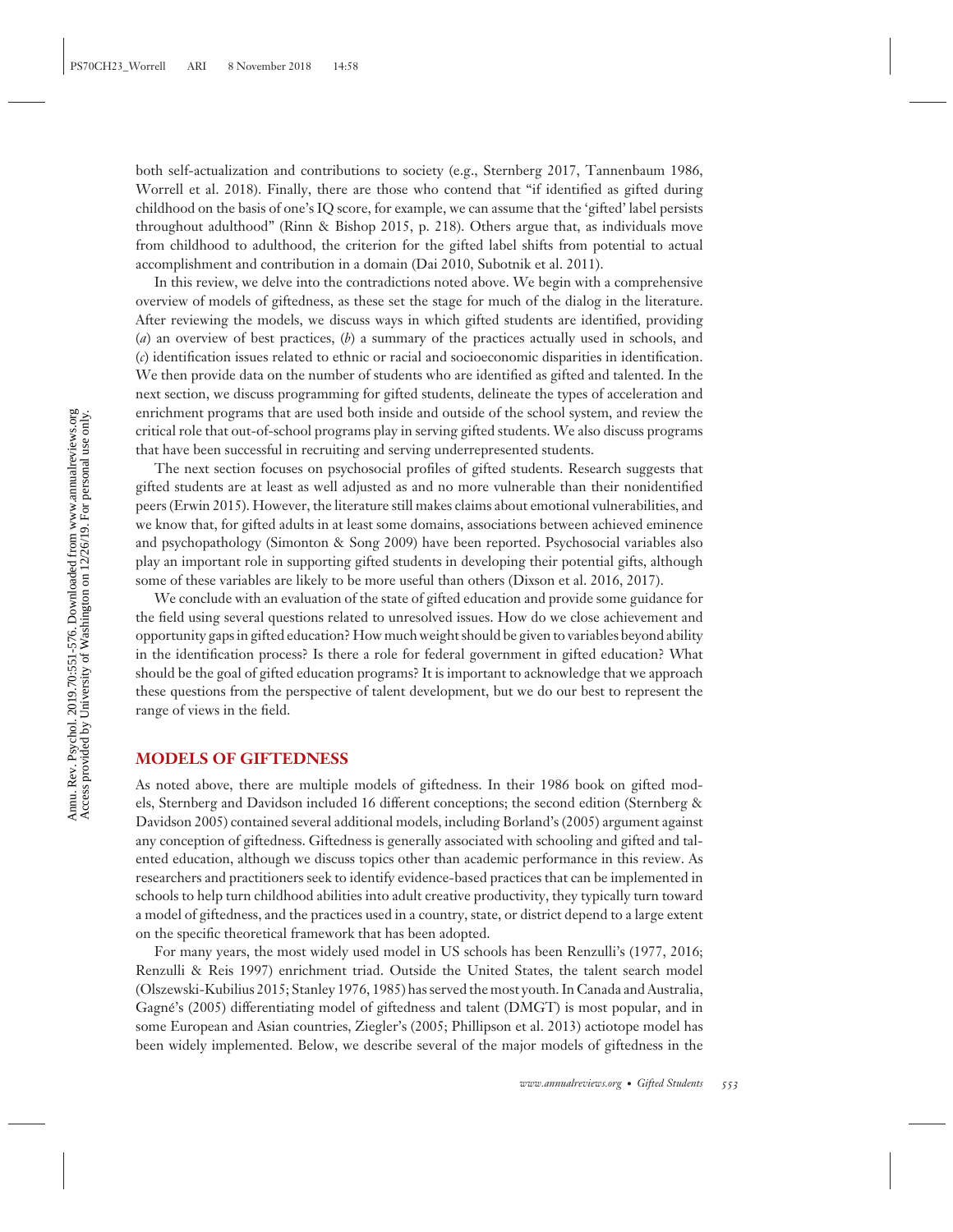literature. For more complete reviews, including reviews of additional models, we refer readers to Coleman & Cross (2005), Dai (2010, 2018), Dai & Chen (2014), Pfeiffer et al. (2018), and Sternberg & Davidson (1986, 2005). In this section, we divide the models into three groups: (*a*) models for which the primary focus is on ability, (*b*) models for which the primary focus is on the development of talent in interaction with the opportunities in the environment, and (*c*) models that integrate at least two other models. We acknowledge that there is some overlap among the models on these factors, but the distinction provides a useful form of differentiation.

#### **Giftedness as Ability**

Perhaps the most common conceptualization of giftedness is as high cognitive ability (i.e., *g*) or IQ, a variable that continues to play a major role in most models of giftedness. However, several contemporary conceptualizations extend giftedness beyond *g* to other theories of intelligence and domain-specific abilities.

**Giftedness as general cognitive ability.** One of the earliest studies in the gifted literature is Terman's (1922, 1925; Terman & Oden 1959) longitudinal study of genius. Terman argued that research had provided as much information as it could by studying adults. Thus, for him,

"the next logical step [was] the study of genius in the making, that is, the investigation of gifted children*...* . Moreover, follow-up work with large numbers of gifted children will throw light upon genius which aborts or deteriorates, as well as upon that which fulfills its promise" (Terman 1922, p. 311).

Terman (1922, p. 312) operationalized giftedness as high IQ and reported publishing data on 25 students with IQ scores above 120 and 59 students with IQs "for the most part above 140."

**Triarchic theory of intellectual giftedness.** Whereas Terman (1922) saw giftedness as a product of general intelligence, according to Sternberg (1986; Sternberg et al. 2001), giftedness is composed of three different but interrelated facets: analytical, creative, and practical intelligence. Analytical intelligence, manifested by individuals internally, consists of executive processes and one's ability to acquire novel information and to evaluate and critique ideas; it is most akin to general ability. Creative intelligence involves extending one's analytical ability to dealing with novel or unfamiliar problems. Practical intelligence involves extending the analytical components to dealing with everyday problems and to successfully accomplishing one's goals. According to Sternberg, some people are more gifted analytically, some creatively, and some practically, and some are gifted in more than one area. The most intelligent people are those who know and can capitalize on their strengths, while also being aware of and compensating for their weaknesses.

**Multiple intelligences.** Gardner's (1983) notion of multiple intelligences initially argued that there were seven different intelligences—linguistic, logical–mathematical, musical, bodily– kinesthetic, spatial, interpersonal, and intrapersonal (Gardner 1983)—and later added naturalist intelligence, spiritual intelligence, and existentialist intelligence to his model (Gardner 1999). Gardner was well aware that he was going beyond the zeitgeist by "appropriating a word from psychology and stretching it in new ways" (Gardner 1999, p. 477). Like Terman (1922) and Sternberg (1986), Gardner believed that individuals who were outstanding in at least one of the 10 intelligences were gifted, and like Sternberg, he contended that the analytical intelligences valued in schooling—the linguistic and logical–mathematical intelligences—did not reflect all of human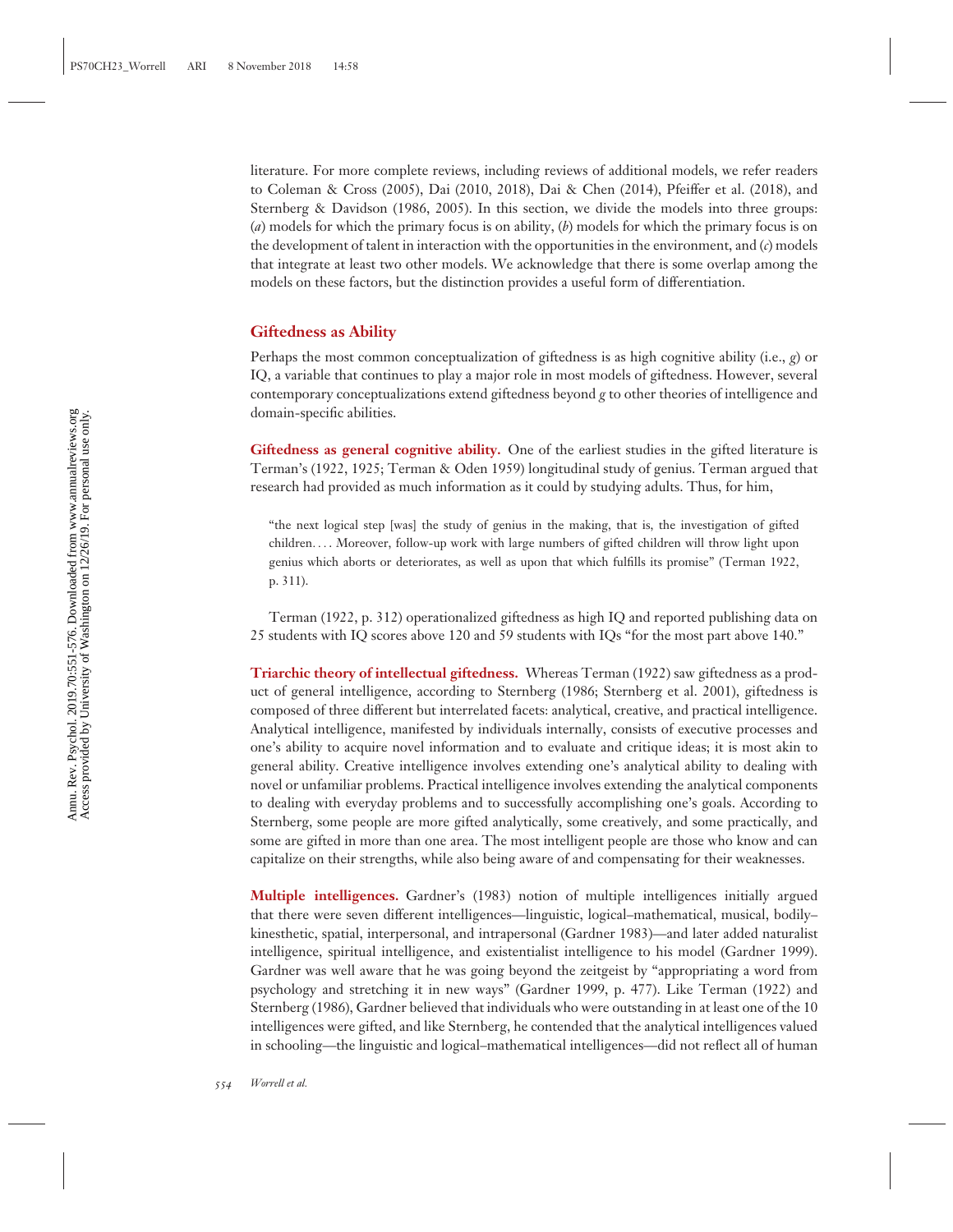cognition. Gardner (1999, p. 477) defined intelligence as "a biopsychological potential to process information that can be activated in a cultural setting to solve problems or create products that are of value in a culture." Importantly, this model highlighted the pivot toward domain-specific conceptualizations of ability and giftedness.

**Talent search.** The talent search model, initiated by Julian Stanley (1976), was predicated on being exceptional (in the top 1%) in the two primary academic domains: mathematical ability and verbal ability. Stanley saw these two abilities as instantiations of general ability in academic contexts and believed that using above-grade-level achievement tests with gifted students allowed for an optimal match between their domain-specific abilities and instruction. The talent search model has the strongest current research base of all models predicting future productivity, in large part due to research conducted on two cohorts of talent search participants identified in the 1970s for the Study for Mathematically Precocious Youth (SMPY) and still being followed to date (e.g., Lubinski 2016), in addition to a recent replication in a group similar to the SMPY sample (Makel et al. 2016). In keeping with Gardner's (1983) model, some participants in the talent search are assessed for spatial ability, which has proven useful in providing more specificity in predicting educational trajectories and occupations (Kell et al. 2013, Lubinski 2010).

#### **Giftedness as Talent Development**

The talent development models differ from the ability models in several ways. First, although they acknowledge the importance of ability, either explicitly or implicitly, they emphasize the fact that giftedness in childhood is based on potential that must be developed to produce a gifted adult. Second, they highlight the importance of other psychological factors, such as motivation, in moving from potential to fully developed talent. Third, in most cases, these models apply to both academic and nonacademic domains.

**Tannenbaum's talent development model.** Tannenbaum (1986) proposed one of the earliest talent development models in the field, and his definition of giftedness went beyond the confines of school walls to all domains. He noted,

"Keeping in mind that developed talent exists only in adults, a proposed definition of giftedness in children is that it denotes their potential for becoming critically acclaimed performers or exemplary producers of ideas in spheres of activity that enhance the moral, physical, emotional, social, intellectual, or aesthetic life of humanity" (Tannenbaum 1986, p. 33).

According to Tannenbaum (1986), the necessary ingredients that lead to fulfillment of childhood potential include general ability, specific abilities associated with domains of talent, external support, psychosocial skills, and chance factors.

**The three-ring conception of giftedness.** Renzulli (1978) proposed a definition of giftedness that was revolutionary in that it eschewed the use of high-ability cutoffs. He argued that giftedness consisted of three parts, represented by three overlapping circles: task commitment; creativity; and above-average, but not necessarily superior, ability. He also distinguished between schoolhouse giftedness (as measured by standardized ability tests) and creative–productive giftedness (as measured by outstanding contributions). This three-ring conception has been translated into school-based programming applied in the enrichment triad model (Renzulli 2016). Enrichment opportunities are provided to students at three different levels based on the students' readiness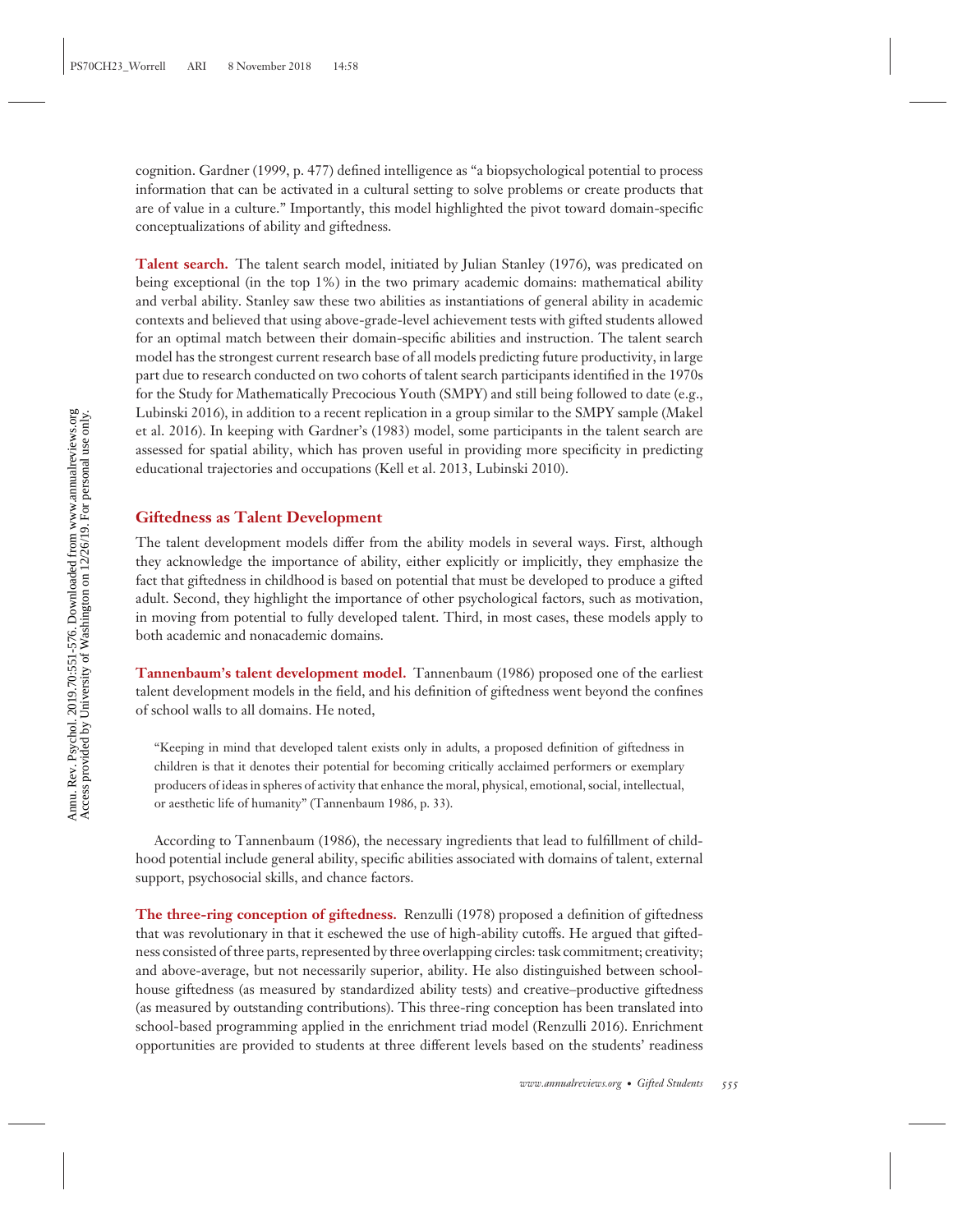for challenge. Renzulli & Reis (1997) argued for wide-ranging access to enrichment at Stage 1. Stage 2 opportunities are more focused on domains, content skills, and content knowledge for those students who demonstrate commitment and motivation. Stage 3 involves guided support for a creative project that would exhibit creative productivity that is age appropriate. Notably, this model is not operationalized after the school years.

**Differentiating model of giftedness and talent.** The DMGT model (Gagné 2005)—recently renamed the integrative model of talent development (IMTD; Gagne 2018)—seeks to explain how ´ childhood giftedness is transformed into adult talent. Gagne explicitly recognizes and incorporates ´ the biological foundations of abilities. These foundations, interacting with environmental press, lead to mental and physical gifts, and the gifts, in turn, develop with opportunities and commitment on the part of the individual into competencies or talents in various domains. Thus, for Gagné (2018, p. 165), gifts are potentials based on "biologically anchored and informally developed natural abilities or aptitudes" and talent is "the outstanding mastery of systematically developed competencies (knowledge and skills) in at least one field of human endeavor." Gagne delineates ´ the gifted as those in the top 10% of natural ability and the talented as those in the top 10% of achievement. The IMTD explores how natural abilities develop, setting the stage for their translation into talents via environmental and intrapersonal catalysts and developmental processes.

**Pyramid model.** Piirto's (1998) model uses a pyramid with four levels to display the characteristics of giftedness. The base is made up of an individual's inherent traits, reflecting the contributions of genes. This base provides a foundation for a large set of personality traits and emotions that specifically enhance or inhibit talent development. These traits are not viewed as particularly malleable, but rather as a natural outgrowth of one's inherited genetic profile. Genes (level 1) and personality traits (level 2) support the cognitive aspect of the pyramid (level 3), translated more specifically into IQ. The top level of the pyramid is talent, which is manifested in specific abilities. These too are not viewed as malleable. Finally, the apex of the pyramid is the most distinctive aspect of Piirto's model, in that it features the drive or calling, including elements of dreams and commitment, that propels talent to fulfillment. Surrounding the pyramid are many different environments, including one's home, school, community, and culture. Gender, although not, according to Piirto, a separate part of one's environment, affects the way in which environments are experienced. Finally, the role of chance is highlighted, as the family, gender, and culture into which one is born are all chance factors.

Actiotope model. The actiotope model of giftedness (Ziegler 2005) portrays giftedness as a dynamic interaction between person and environment. The person element consists of individuals' motivation to accomplish goals to an excellent degree, as well as their belief that they are sufficiently capable. If a person's abilities are accompanied by the awareness of how the goal can be met, and if the person garners recognition from the community and society that this talent and motivation must be supported with training and other opportunities, then that goal is likely to be fulfilled. Elements of the environment include domains of talent and personal, social, educational, and cultural settings. The dynamic component of the model is manifested in the constant need to find equilibrium among goal aspiration, effort and energy expended, degree of excellence achieved, and what is available in the environment.

**Bloom's model.** Bloom (1985) and his colleagues at the University of Chicago conducted a study involving 150 US-born performers and scholars who had achieved outstanding recognition by age 30. This retrospective study included individuals in six fields across three domains—the visual and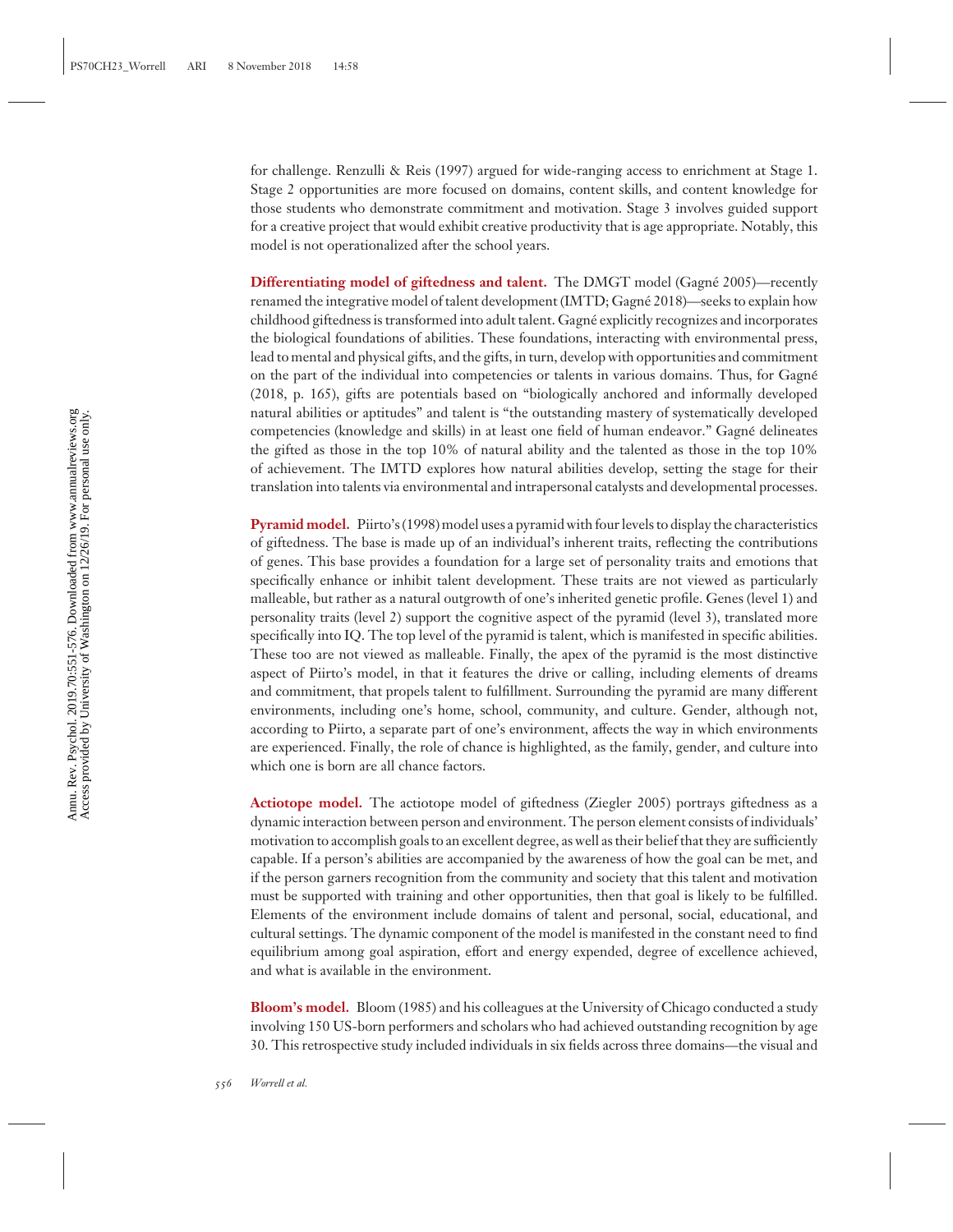performing arts (concert pianists and sculptors), athletics (Olympic swimmers and world-class tennis players), and science (mathematicians and neurologists)—which allowed the researchers to identify patterns across these disparate disciplines. The researchers identified a generalizable, developmental model of experiences provided by the participants' teachers over time. They found that the goal of initial teaching was to elicit love for a topic, skill, domain, or idea. The second stage of teaching focused on providing a range of skills, knowledge, and values associated with mastering and contributing to that topic, skill, domain, or idea. The third stage, often conducted in early adulthood, took the form of mentoring students to find a niche in which a talented individual could make a creative contribution to a field or domain.

**Advanced academics.** The advanced academics model is a recent addition to the literature. It is similar to the talent search model in that it focuses solely on academic performance and advocates for instruction that challenges students who are ready to move beyond the regular curriculum (McBee et al. 2012a; Peters et al. 2014). It differs from the talent search approach in that it focuses on the entire classroom, rather than just the top 1% of students. According to this model, grouping children for advanced instruction should be based on past performance in the subject rather than on tests of ability or gifted identification:

"Determining whether or not a child meets the formal definition of giftedness is not a particularly useful thing to do from the point of view of the stakeholders in K–12 education*...* . Instead, we believe that it is much more educationally helpful to determine which children are not being well-served by the existing curriculum and then design programs to meet their needs" (Peters et al. 2014, p. 1).

From this perspective, all students who are ready to have access to advanced coursework should receive it, and this approach to gifted education is likely to serve high-achieving youth who are underrepresented in programs for gifted students.

**Contextual, emergent, and dynamic model.** Dai's (2010) contextual, emergent, and dynamic (CED) model is a general developmental model applied to giftedness. Dai (2010, p. 196) argues that humans are "dynamic, open living systems" that are influenced by three dimensions: function, development, and time. The functional dimension consists of the interactions between an individual and the environment. The temporal dimension refers to the time over which transactions between the individual and the environment take place. The developmental dimension refers to incremental and qualitative changes that occur as the individual interacts with the environment and becomes more competent over time. For example, Dai notes that an IQ score of 140 at age 6 does not mean the same thing functionally and developmentally as an IQ score of 140 at age 16. According to the CED model, giftedness is a concept reflecting competence, and gifted competencies are fluid and responsive, thereby rendering the conclusion that giftedness is a fixed trait "untenable" (Dai 2010, p. 195).

**Deliberate practice.** Ericsson and his colleagues (e.g., Ericsson & Pool 2016, Ericsson et al. 1993) have argued that giftedness is expert performance, and expert performance results from "extended deliberate practice" (Ericsson et al. 2005, p. 287). The basic contention is that differences in ability or innate potential are not important predictors of expert performance, and that controlled studies of experts and nonexperts reveal that the primary difference between the groups is the amount of deliberate practice. Ericsson and his colleagues (1993, p. 367) noted that deliberate practice is not routine but rather practice "with the primary purpose of attaining and improving skills." For deliberate practice to be effective, the individual must be attentive and engage in effortful behavior,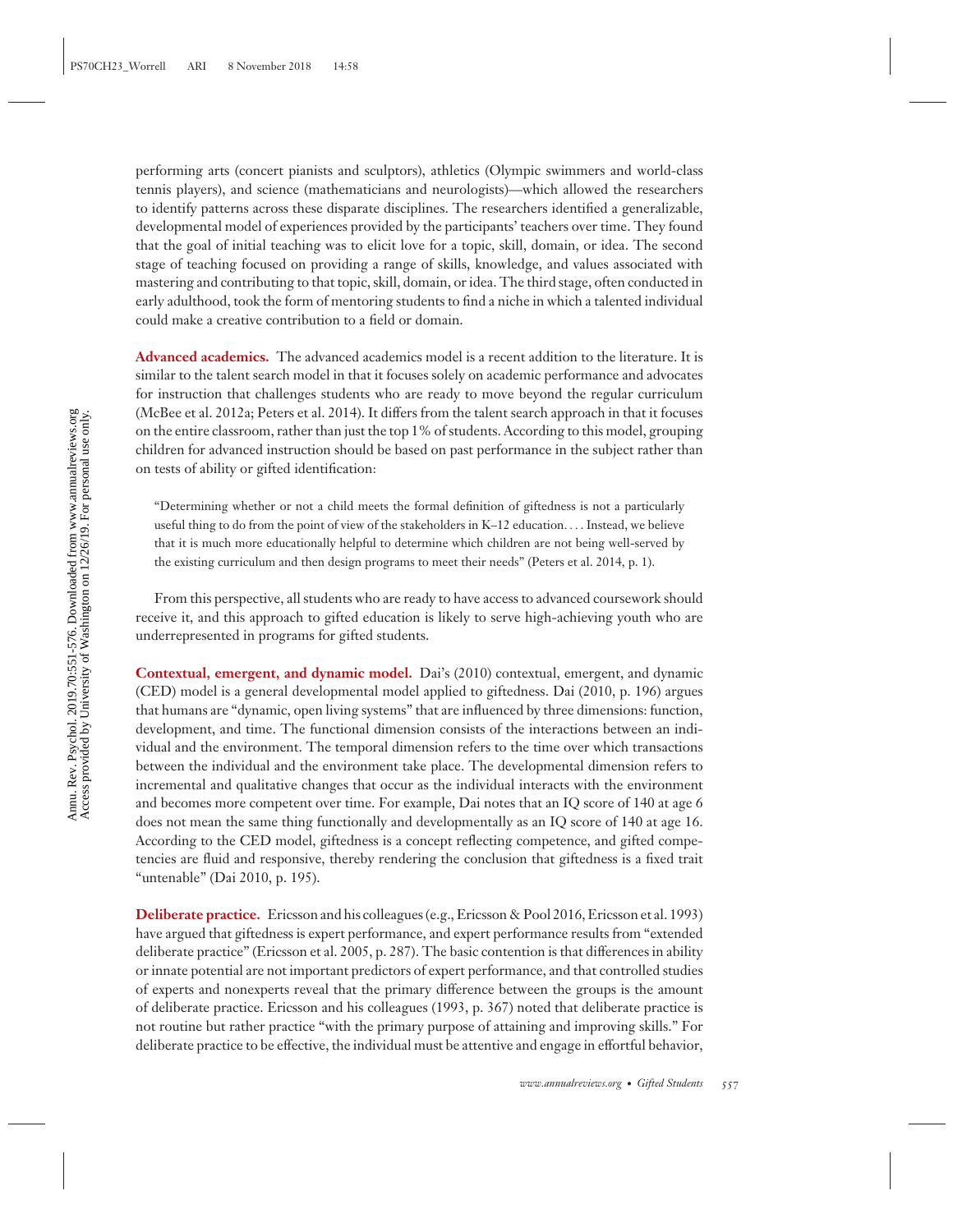the task needs to account for the knowledge that the individual already possesses, feedback must be immediate and informative, and the individual must engage in the task repeatedly. A different group of scholars argue that, although deliberate practice is essential to developing expertise, higher ability allows individuals to better capitalize on the benefits of such practice (Hambrick et al. 2018).

### **Integrative Models**

The final three models reviewed are integrative models, in that they are based on combinations of other models in the literature. These models are developmental into adulthood and include a focus beyond the academic domains.

**Scholarly productivity/artistry.** Subotnik & Jarvin (2005) developed the scholarly productivity/ artistry (SP/A) model after studying classical music talent development in conservatories around the world. The model incorporates Sternberg's (2001) notion of giftedness as developing expertise, as well as Bloom's (1985) findings on the different types of teachers required for different stages of talent development. Based on interviews with 80 faculty members, students, and gatekeepers (e.g., critics and artistic directors who select performers for venues), the model's original contributions highlight both the consistent and changing psychosocial skills associated with transitions from abilities to competencies, from competencies to expertise, and from expertise to SP/A. In a more recent study, the model was used to explain the development of talent in the mathematics domain (Subotnik et al. 2009).

**Multifactorial gene–environment interaction model.** A relatively recent addition to the extant literature, the multifactorial gene–environment interaction model (MGIM) (Ullén et al. 2016) is a model of expertise rather than talent development. However, Ullén et al. (2016, p. 427) defined expertise as "superior performance within a specific domain," and many scholars agree that giftedness is manifested as expert performance (e.g., Ericsson et al. 2005). Moreover, Ullen´ et al. developed the model in part to account for what they saw as limitations in the deliberate practice explanation for expertise. Thus, it is an appropriate framework to include in thinking about gifted students. The MGIM integrates elements from several different models and includes general and domain-specific abilities, personality, interests, motivation, deliberate practice, neural mechanisms, and physical properties, all of which are influenced by genes and the environment. Thus, it is similar to the megamodel (see the following section) (Subotnik et al. 2011, 2018) in scope and applicable to multiple domains (e.g., Hambrick & Tucker-Drob 2015).

**Megamodel of talent development.** The megamodel, developed by Subotnik et al. (2011, 2018), synthesizes the psychological science on giftedness, talent, creativity, high performance, expertise, and eminence, as well as the major models of giftedness in the extant literature. Building on existing frameworks in the literature, the megamodel defines giftedness as potential in the early years, which transitions into expertise in a domain through effort and opportunity, and sometimes into eminence, in fully developed talents, reflected in enduring contributions in a domain. Although some principles of the model are consistent across all domains, there are principles associated more with performance domains (e.g., sport or music, where what you need to practice is more clearly defined) and others with production domains (e.g., writing or scientific research, where outstanding contributions are often understood only by domain insiders). The core principles of the model are as follows: (*a*) abilities are malleable, particularly those specific to domains; (*b*) fields and domains begin, peak, and end at different points; (*c*) opportunities must be offered at the developmentally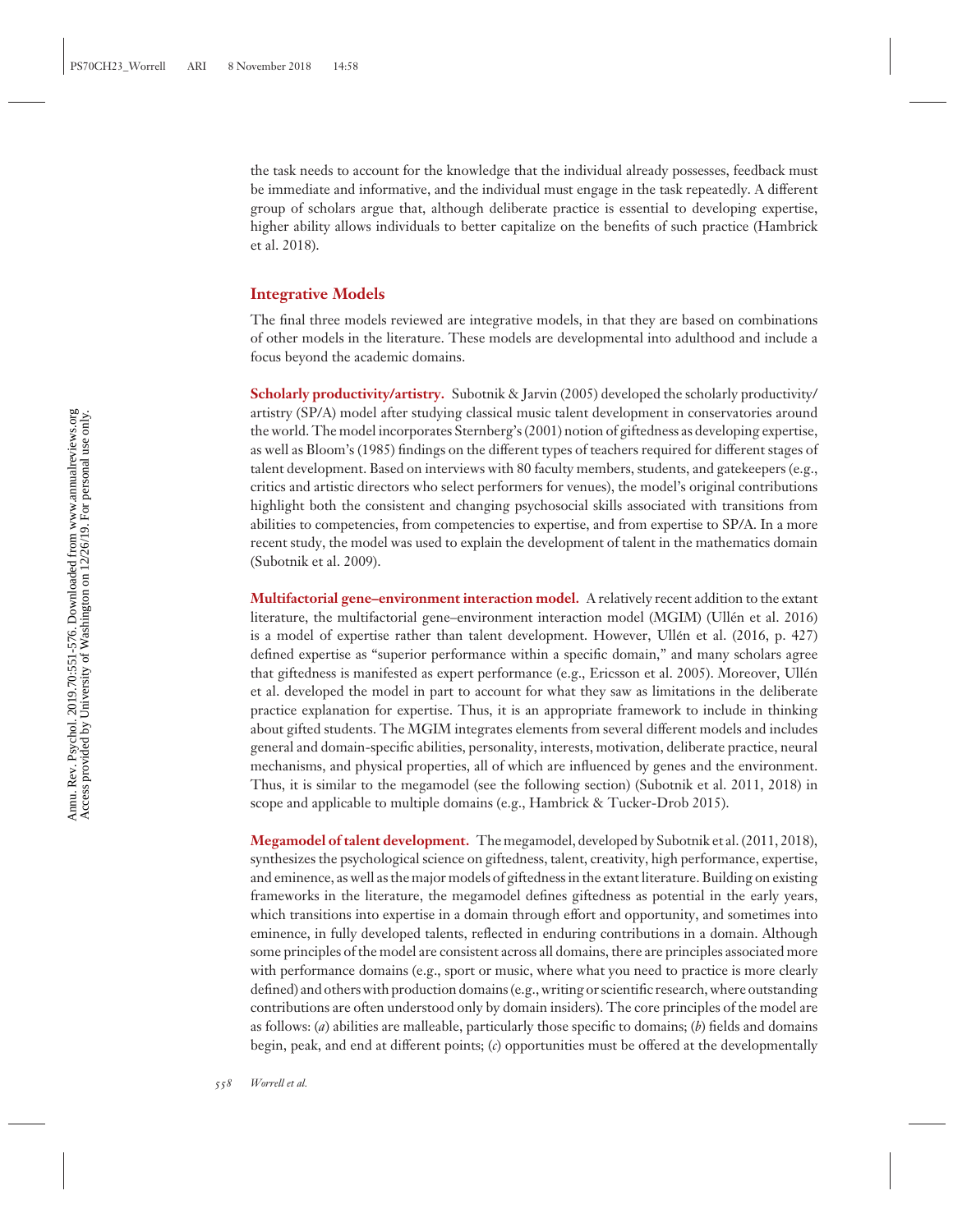appropriate time; (*d* ) opportunities must be taken by individuals to enhance talent; (*e*) mental and social skills are essential in transforming abilities into competencies, competencies into expertise, and expertise into eminence; and  $(f)$  talent development is a long-term endeavor, extending beyond the school years into adulthood.

#### **Discussion**

As may be evident, across the three categories of models—ability focused, talent development, and integrative—there are a number of commonalities. For example, high ability, whether general or more specific (e.g., mathematical, creative, bodily–kinesthetic), is an explicit prerequisite for giftedness in the ability-focused models, and although the other models are not as focused on superior ability [e.g., Renzulli's (1978) above-average ability or Gagne's (2005) top 10%], ´ they acknowledge ability's role in gifted performance and the need to adjust the curriculum for those who can benefit from greater challenge. In most models, there is also the implicit recognition that giftedness as a child does not necessarily result in outstanding contributions as an adult. Terman (1922) wanted to understand how genius could be derailed, and Sternberg (1986) noted the importance of compensating for weaknesses. This idea that the gifted child does not necessarily become a gifted adult is more explicit in the talent development and integrated models, almost all of which begin with potential and note the need for opportunities and resources to allow talent to develop. The role of psychosocial variables and the idea of developmental trajectories are also explicit in the talent development and integrative models. The talent development and integrative models also recognize the importance of effort and practice, although they do not argue that deliberate practice without potential is sufficient to explain outstanding performance.

Most of the models in the literature are descriptive or based on reviews of the literature, and, as such, have little or no direct empirical support. However, as noted above, there is a robust literature supporting the efficacy of the talent search model. Research has indicated that individuals identified via above-grade-level testing in mathematical, verbal, and spatial ability achieve outstanding educational and occupational outcomes, including creative products (Lubinski 2016, Makel et al. 2016), perhaps due to the fact that talent search participants frequently engage in accelerated classes, which are also well supported in the empirical literature (Steenbergen-Hu et al. 2016). These findings are also in keeping with Terman's (1925; Terman & Oden 1959) results for students identified on the basis of IQ. Although the majority of students chosen on the basis of ability do not become eminent (Subotnik et al. 1993), they do demonstrate substantial expertise in adulthood, supporting the general contention that children with superior abilities have the potential to make strong contributions as adults (Lubinski 2016, Lubinski et al. 2014, Makel et al. 2016, Subotnik et al. 2011, Terman & Oden 1959).

There is also substantial evidence that deliberate practice contributes to superior performance across a wide variety of domains, including chess, music performance, sports, board games, video games, and dance (Ericsson & Pool 2016, Ullen et al. 2016). The proponents of deliberate practice ´ argue that this construct is both necessary and sufficient to explain expert performance. However, this view is not shared by several researchers (e.g., Subotnik et al. 2011) and has also led to the development of the MGIM (Ullén et al. 2016), which stands in direct opposition to it. As Hambrick et al. (2014) demonstrated, although deliberate practice accounts for a substantial amount of the variance in expert performance (e.g., 34% of the variance in chess; 30–40% of the variance in music), the majority of variance is not accounted for by deliberate practice, indicating that it cannot be the sole determinant of expertise. Moreover, it is not clear what deliberate practice would look like in some domains (e.g., psychology), and some even argue that there are domains,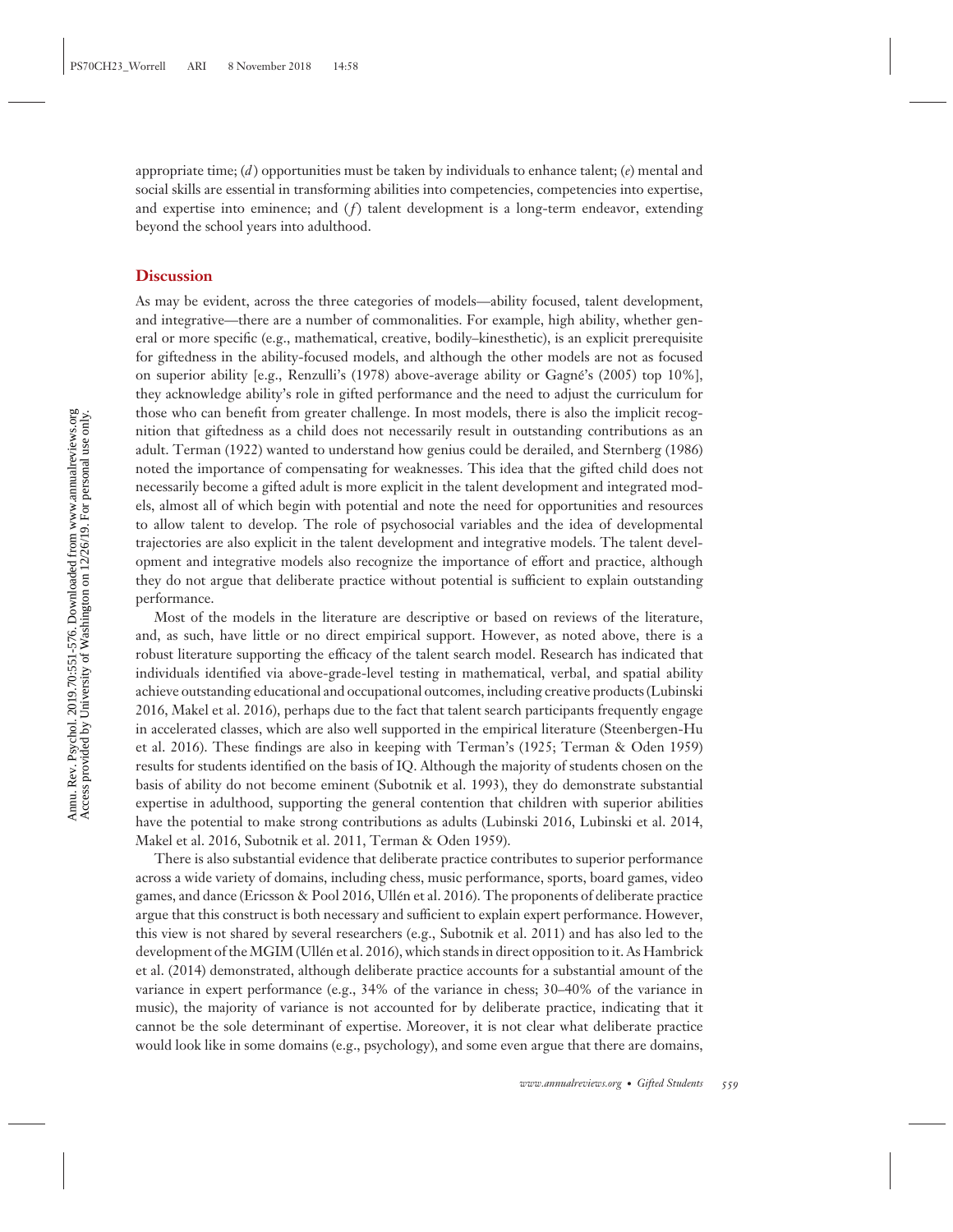such as acting, where deliberate practice does not play a role in expert performance (e.g., Noice & Noice 2019).

Ullén et al. (2016) summarized the literature on the contributions of physical ability, cognitive ability, and personality to expert performance, providing support for the MGIM and the megamodel by demonstrating that a multitude of factors contribute to both the development of expertise and expert performance. The studies on the contribution of general and specific abilities to expert performance (e.g., Lubinski 2016, Makel et al. 2016, Terman & Oden 1959) also provide support for the MGIM and the megamodel, and the differential prediction of mathematical versus verbal versus spatial ability (e.g., Kell et al. 2013, Lubinski 2010) also supports the integrated models and contradicts the notion that any single factor predicts giftedness or expert performance. Relatedly, Subotnik & Jarvin's (2005) SP/A model, which was developed to explain musical talent, highlights how musical potential is transformed into musical talent, and exploratory investigations have provided support for this model in the domain of mathematics using domain relevant variables.

After a series of studies showed that triarchic theory could be used for gifted identification and instruction (e.g., Sternberg & Clinkenbeard 1995, Sternberg et al. 1996), Chart et al. (2008) reported on the Aurora Battery, developed to operationalize triarchic theory and to assess analytical, practical, and creative intelligence. However, this model has not been widely adopted in gifted education. Renzulli's (2016) enrichment triad is used extensively in schools via the schoolwide enrichment model (Renzulli & Reis 1994). This model is viewed favorably by teachers and administrators: It increases positive attitudes toward providing gifted education, and some studies indicate that students receiving instruction on the basis of the model outperform comparisongroup peers (Renzulli & Reis 1994). To date, however, other than the research on the role of identification via talent search on long-term outcomes, there are few large-scale studies of any gifted models in the literature and no comparisons of the efficacy of models. With these models as a backdrop, we now turn our attention to how gifted students are identified.

#### **IDENTIFYING GIFTED STUDENTS**

The identification of giftedness has been the focus of a great deal of research and discussion within the field of gifted education, most prominently by comparing the efficacy of different assessment instruments and identification protocols for equitably recognizing K–12 gifted students. Studies have explored the use of IQ tests, nonverbal ability assessments, above-grade-level achievement tests, portfolios, teacher referrals, teacher recommendations, curriculum-based performance tasks, and even multiple measures and matrices. Although the selection of particular instruments should be tied to one's definition of giftedness, the plethora of approaches and assessment types reflects the fact that (*a*) there is no consensus definition either within the field or in federal legislation and (*b*) many models of giftedness are not easily translatable into criteria for identification.

Several researchers have identified best practices in gifted identification (e.g., McBee et al. 2014, Worrell & Erwin 2011). According to Johnsen (2011), gifted identification should be based on scores that are psychometrically sound and technically accurate, with demonstrated construct validity and reliability for the population being evaluated. Moreover, scores should yield valid inferences for the type of service or program that is being offered (e.g., assessments of mathematical reasoning ability for an advanced mathematics curriculum, above-grade-level assessments for accelerated or fast-paced courses) with low false-negative and false-positive rates. Johnsen also recommended the use of multiple measures and opined that the population identified to receive gifted services should proportionally reflect the demographics of the school or district. Thus, all students should be considered in the nomination or referral phase. Worrell & Erwin's (2011)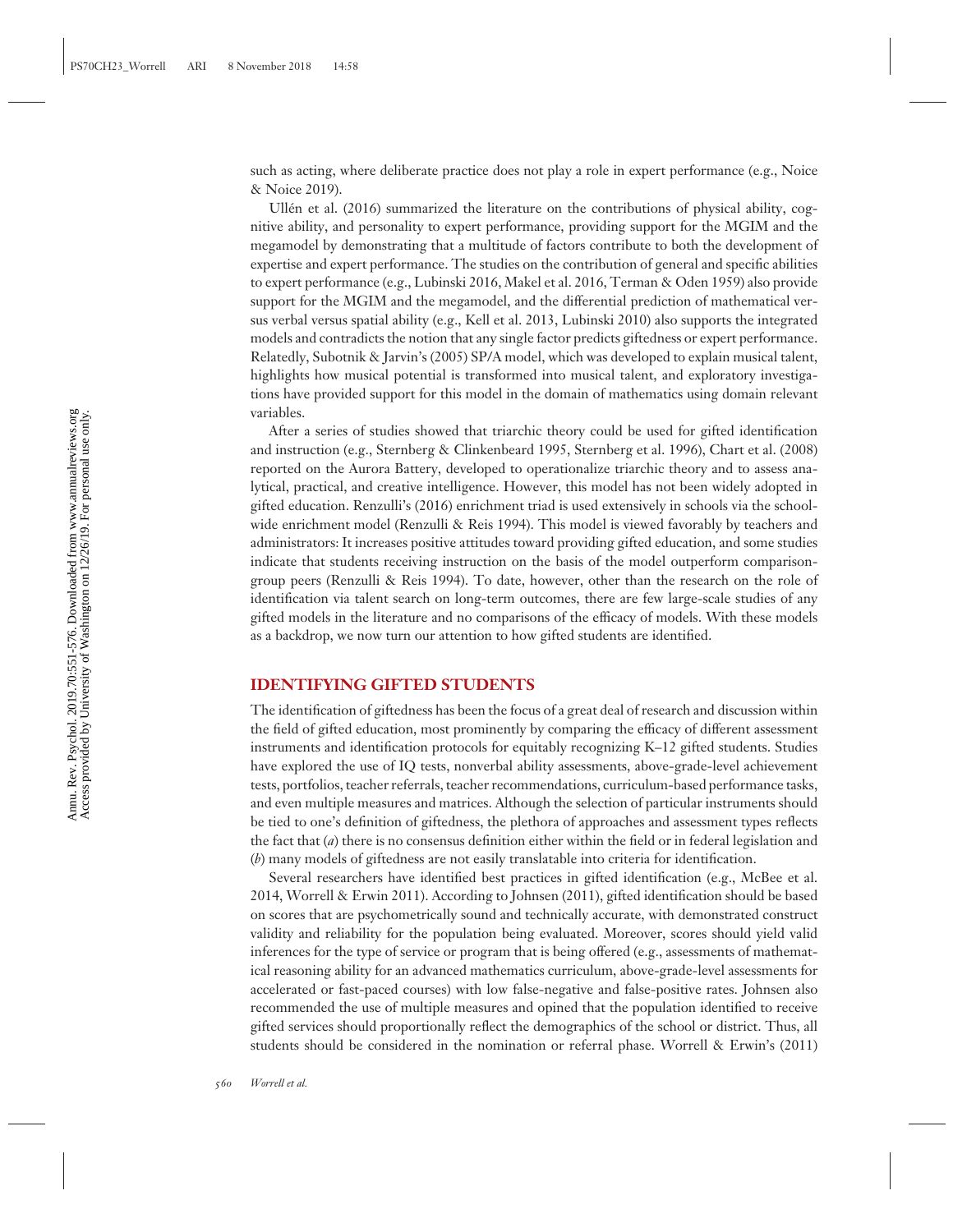list of best practices has considerable overlap with Johnsen's. They also recommended assessing domain-specific skills and using local norms for identification in schools and districts where students' academic profiles do not reflect national norms. These recommendations are aspirational, in that most identification practices used in schools fall far short of recommended best practice.

#### **Current Identification Practices in Schools and Districts**

The latest State of the States in Gifted Education report (Natl. Assoc. Gifted Child. & Counc. State Dir. Programs Gifted 2015) provides some insight into what data states include in their definitions and mandates for identifying gifted students. In their definitions, 34 states recognize students with high IQ, 24 recognize general academic achievement, 21 list talent in the performing or visual arts, 21 list the creatively gifted, and 20 include students gifted in a specific academic area such as mathematics or science. Only nine states specifically mention identifying low-income students, eight mention English learners, eight mention culturally or ethnically diverse students, six mention students who are twice exceptional, and three mention students who are geographically isolated or live in rural areas.

Most states require a teacher or parent referral as an initial step in their identification protocols, followed by further assessment for gifted services at multiple points across grades K–12. In the majority of states, local school districts use specific criteria to identify gifted and talented students, most commonly by applying a multiple-criteria model with a minimum of two types of information (e.g., typically IQ test score and teacher referral). The most frequently required criteria for identification include IQ scores, achievement data, teacher nominations, performance on state assessments, and student portfolios. Given variability among states in terms of funding and legislation, whether students are identified as gifted and talented is highly dependent upon the state in which they live.

Historically, the field of gifted education has relied on measures of general cognitive ability— IQ—as the hallmark of giftedness, and the field has been widely criticized for doing so, although IQ has been shown to be a substantive predictor of both school achievement and job performance (Neisser et al. 1996, Nisbett et al. 2012). The most robust research support, in terms of identification practices that have both short-term (performance in accelerated classes) and long-term predictive validity (i.e., achievement in adulthood), is for the use of IQ (Lubinski 2016, Terman & Oden 1959) and above-grade-level tests of more specific cognitive abilities (Lubinski 2016, Makel et al. 2016). For example, measures of mathematical, verbal, and spatial reasoning, when assessed via tests such as the SAT or ACT, predict successful performance in accelerated courses and programs (Olszewski-Kubilius 2015) and also predict adult achievement in related domains of practice (Lubinski 2016, Makel et al. 2016). More specifically, spatial and mathematical reasoning abilities herald adult creative achievements in science, technology, engineering, and mathematics (STEM) fields (e.g., patents, publications in prestigious journals), and verbal ability predicts comparable accomplishments in the social sciences and humanities (e.g., books, awards, publications).

#### **Identification of Underrepresented Groups**

A major, ongoing issue within the field of gifted education is the underrepresentation of low-income and culturally and linguistically diverse students within gifted programs (Peters & Engerrand 2016), often attributed to biased teachers and identification practices (Ford 1998). However, blaming the disproportionality in gifted programs on faulty identification protocols is an oversimplification of an extremely complex issue (Erwin & Worrell 2012, Worrell & Dixson 2018). First, a long-standing achievement gap among ethnic, racial, and socioeconomic groups in reading,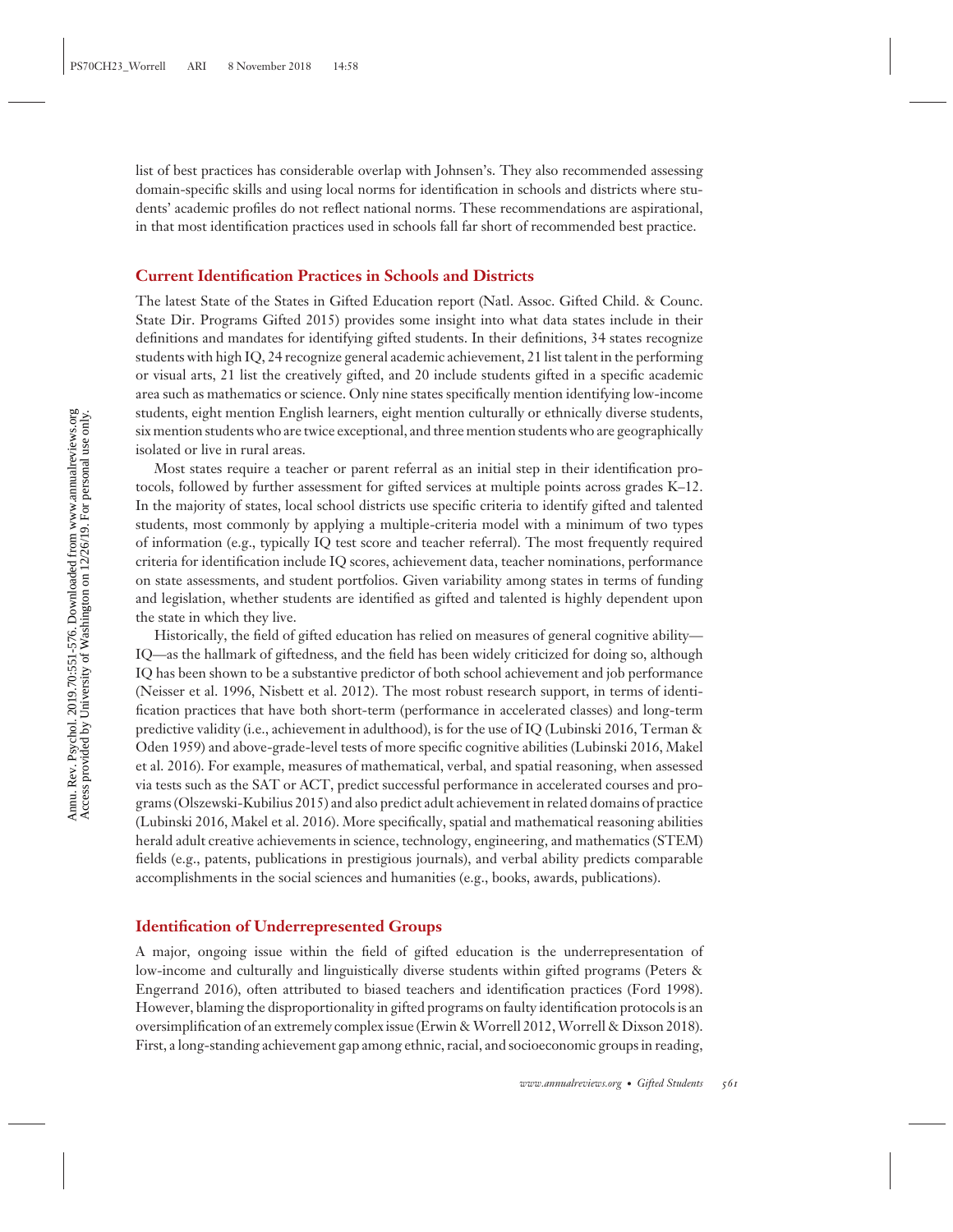mathematics, and every other academic subject measured nationally is evident as early as the preschool years on constructs such as recognizing letters, numbers, and shapes (Aud et al. 2010). This achievement gap, which is manifested not only in mean score differences, but also in percentages of individuals at different levels of the distribution, is also present on major tests of cognitive ability (Neisser et al. 1996, Nisbett et al. 2012). Some Asian American groups are in the top tier of performance, on average, with European Americans and multiethnic individuals making up the second tier; African Americans, Native Americans, and Latinx groups fall in the lowest tier of performance, on average.

In gifted education circles, the achievement gap among students in the highest proficiency levels has been labeled the excellence gap by researchers (e.g., Plucker & Peters 2016), reflecting the small percentages of African Americans, Native Americans, and Latinx students. The achievement gap is also referred to as the opportunity gap by researchers concerned with educational equity (e.g., Carter & Welner 2013, Olszewski-Kubilius & Clarenbach 2014), as the groups of students at the bottom of the achievement gap are also more likely (*a*) to come from families living in poverty, (*b*) to attend schools with less qualified teachers, (*c*) to receive punitive and exclusionary discipline, and (*d*) to be on the receiving end of low teacher expectations. Thus, research suggests that a contributing factor to the achievement gap is the difference in opportunity to learn that exists both between and within schools (e.g., access to advanced courses and gifted programs) (Allensworth et al. 2014, Coll. Board 2014, Giancola & Kahlenberg 2016, Loveless 2014), in outside-of-school programs (e.g., summer and weekend programs, extracurricular programs, and informal learning opportunities) (Morgan et al. 2016, Snellman et al. 2015), and between lower- and higher-income children (Reardon 2011). Regardless of the reasons for the gap, as high achievement or the potential for outstanding performance is typically indexed by ability and achievement scores, the groups with lower average distributions are inevitably underrepresented relative to their percentage in the population.

Several alternatives to the use of the traditional cognitive and standardized achievement tests have been proposed to address the issue of underrepresentation in the identification of gifted students. They include universal screening; reducing the dependence on teacher referrals; using customized local identification protocols, local norms, nonverbal ability tests, or performancebased assessments; or challenging curricula for identification. These methods are described briefly in this section.

**Universal screening.** A promising approach to circumventing the pitfalls of referral and nomination systems is to screen all children in the early years of schooling. Card & Giuliano (2015) studied the impact of universal screening in a large, diverse district in Florida that had previously relied on teacher referrals. The Naglieri Nonverbal Ability Test (NNAT; Naglieri 1997a,b), a group-administered instrument, was used to screen all second graders within a school district over the course of three years. English language learners and low-income students who obtained a score of 115 on the NNAT (as opposed to the usual cutoff of 130) were referred for further assessment with an individualized IQ test by a district psychologist. The IQ score required for gifted placement was the same for all students. Card & Giuliano reported that the percentage of students identified as gifted within the district rose from 3.3% to 5.5%, with the number of low-income and minority students increasing by 180%. Although the newly identified students had lower achievement, as evidenced by their scores on standardized achievement tests, they were successful in the gifted program, achieving greater gains on reading and math than students referred under the old system. The school district discontinued universal screening due to the costs involved, but the practice might be affordable if the achievement tests that most districts typically use can be employed as a universal screener.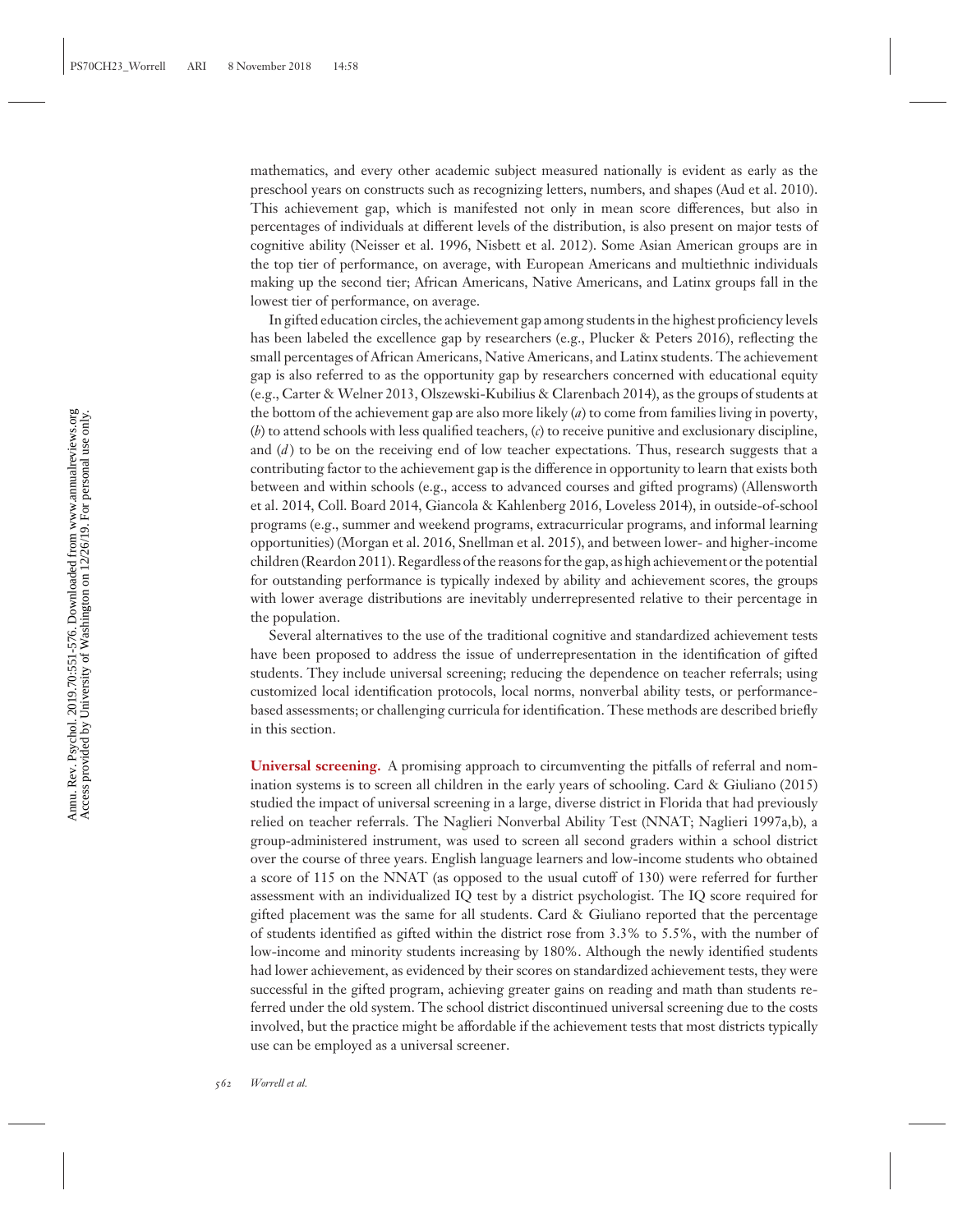**Eliminating teacher referrals as the gateway for gifted assessment.** In the Florida district that Card & Giuliano (2015) studied, teacher referrals are one of the more frequent ways in which students are identified for further assessment for gifted placement. However, using teacher referrals as a preliminary step for placement in gifted programs is another obstacle to the identification of minority and low-income gifted students (Peters & Engerrand 2016). Putting aside the issue of bias, educators' beliefs about the nature of giftedness and talent affect, at the most fundamental level, whom they refer for testing. These beliefs include viewing giftedness as a fixed characteristic or trait that is evident in effortless learning and high achievement in the standard curricula.

For example, Speirs Neumeister and her colleagues (2007) surveyed a small sample of experienced fourth-grade teachers of gifted students from a large urban school district regarding their beliefs about giftedness. More than 70% of the sample believed that gifted students would be selfmotivated and independent learners, suggesting that they would miss children with potential who did not manifest such well-developed skill sets. Additionally, as teacher referrals are often based on rating scales that teachers complete, Peters & Pereira (2017) investigated the psychometric properties scores on several commonly used scales. They discovered that all of them, to varying degrees, failed to meet traditional fit criteria, suggesting that the scores would not yield valid inferences. These findings suggest that gifted identification should not be premised on teacher referrals alone; rather, multiple sources of referrals (e.g., parents, teachers, students) should be used, and cutoffs should be relatively liberal so that many more students are sent forward for individual assessment ( Johnsen 2011, McBee et al. 2016). Worrell & Erwin (2011) also recommended using rating scales that require responding to low-inference behaviors (e.g., Does the student ask a lot of questions?), rather than high-inference constructs (e.g., Is the student curious?).

**Customized local identification protocols.** Another avenue for addressing the underrepresentation of low-income, minority, and linguistically diverse students in gifted assessment is to allow school districts to develop customized, local alternatives for these students. For example, McBee et al. (2012b) investigated the effects of a policy change in the state of Florida that allowed school districts the freedom to develop alternative identification protocols for low-income gifted students. Although the specifics of these alternative plans, labeled Plan B, were not reported, McBee et al. (2012b) showed via propensity analysis that school districts using the alternative plans doubled the probability that low-income students would be identified for gifted services, although these students still remained underrepresented overall. McBee (2010) found similar results for the state of Georgia.

**Use of local, subgroup norms.** Most schools and districts that rely on the use of standardized tests to identify gifted children set cutoffs for program participation based on national norms typically the 90th or 95th percentile. One approach that has been recommended for identifying underrepresented students is the use of local norms (Lohman 2005a). Local norms are percentile cutoffs based on the performance of students within the same school or district, which may result in using lower cutoffs (e.g., 75th percentile). Using local norms helps to identify children with the greatest potential within a school, who may benefit from a more rigorous, advanced curriculum than is currently available. These local norms also provide a more appropriate comparison group for assessing achievement, as students are compared to others who have had similar opportunities to learn.

Peters & Gentry (2012) studied the effect of using local norms on the identification for gifted services of children who receive a free or reduced lunch. They found that, as a consequence of using local norms, more students receiving free or reduced lunch qualified for gifted services, mirroring their representation in the school population. The average achievement scores of the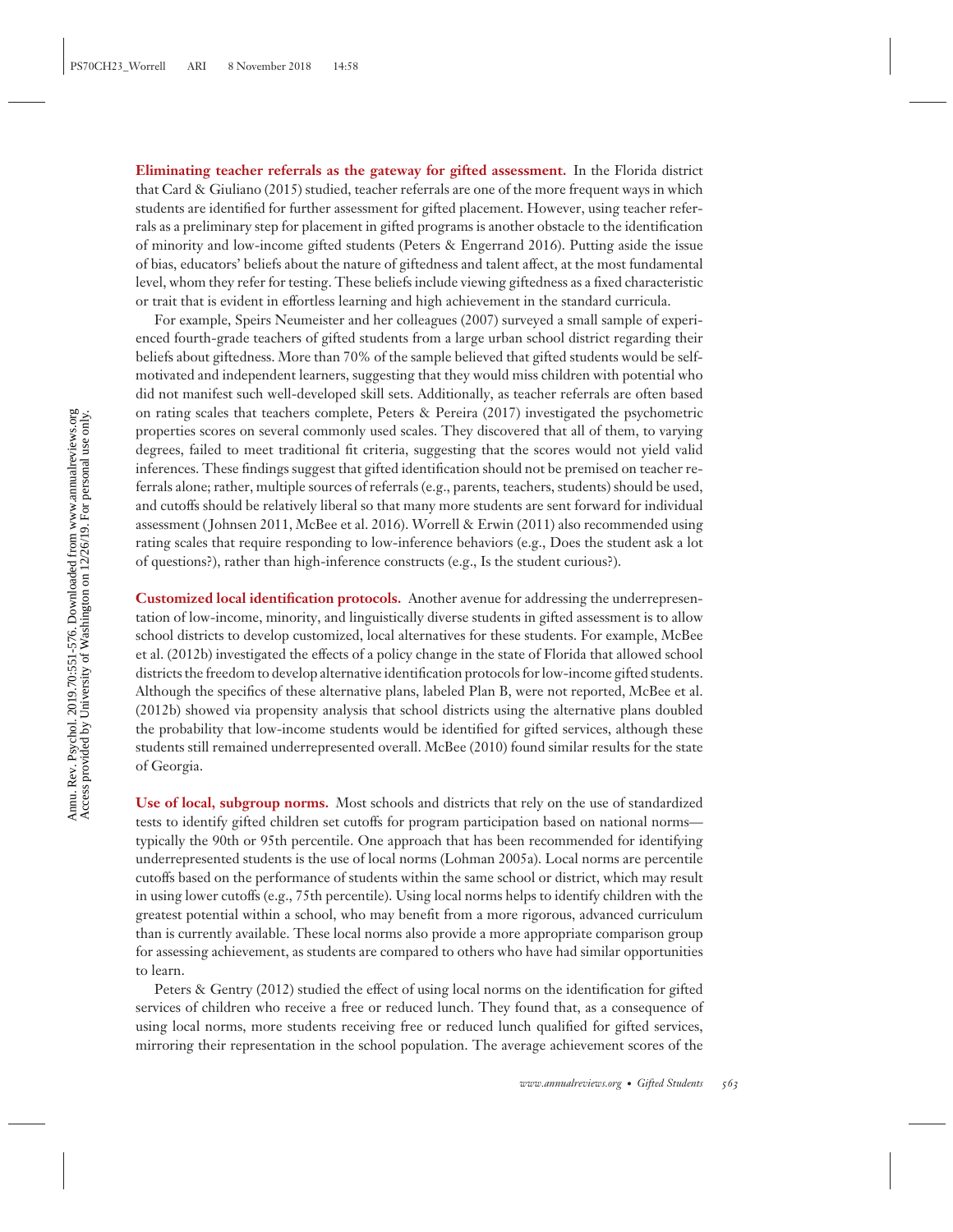top 5% of students on subsidized lunch was comparable to that of the achievement of the top 25% of students in the school, suggesting that students identified on the basis of local norms may require different types of and more intense programming, at least initially.

The utility of local norms, universal screening, customized identification protocols, and early intensive programming is evident in Project Excite, a program at the Center for Talent Development at Northwestern University. For Project Excite, the Center for Talent Development invited all African American and Latinx third graders from their partner schools to be assessed (Olszewski-Kubilius & Steenbergen-Hu 2017, Olszewski-Kubilius et al. 2017). They used multiple criteria for identification and lowered the cutoff score on tests to the 75th percentile. Identified students were provided supplemental enrichment activities after school and on the weekends from third through eighth grade. When these students entered high school, they were outperforming their minority peers and their performance was almost "comparable to White students" (Olszewski-Kubilius & Steenbergen-Hu 2017, p. 206). This outcome is important, as local norms will only be useful to the extent that they allow for activities that result in identified students being able to compete on the basis of national norms as they approach the end of the K–12 education (Worrell & Dixson 2018).

**Use of nonverbal ability tests.** Traditional cognitive instruments have been dismissed as biased or unfair (Ford & Helms 2012), and nonverbal ability tests have been put forward as a valid alternative in some circumstances. For example, students who are English language learners (ELLs) or who have language, speech, or hearing impairments may be better able to demonstrate their capabilities on a nonverbal test (Worrell 2018). Naglieri & Ford (2003) reported that similar percentages (4.4–5.6%) of African American, European American, and Latinx students in the NNAT normative sample obtained scores at or above the 95th percentile, indicating that the traditional ability gap was not present for this nonverbal instrument. However, subsequent analyses of NNAT scores have raised questions about this claim.

Lohman (2005b) argued that the NNAT normative sample was not representative of the US population and particularly unrepresentative of ethnic and racial subgroups. Additionally, there is research evidence showing that (*a*) African American and Latinx students generally obtain lower scores than their Asian and European American peers on state tests, national tests, and ability tests, including the NNAT (see Peters & Engerrand 2016), and (*b*) NNAT scores not only have larger standard errors of measurement than other nonverbal tests, but also "overestimate the number of both high-scoring and low-scoring children," with ELLs in the primary grades scoring "especially poorly" (Lohman et al. 2008, p. 275). Although nonverbal measures may be excellent in identifying students in some STEM domains, like other assessments, they need to be used with other measures and will not solve the issue of underrepresentation (Worrell 2018).

**Performance-based assessments.** Another approach to the identification of typically underrepresented students is the use of performance-based assessments. VanTassel-Baska et al. (2002) developed and validated a set of performance-based tasks designed to assess mathematical and verbal reasoning ability with the specific goal of identifying more economically disadvantaged and minority gifted students within the state of South Carolina. Mathematical reasoning tasks assessed arithmetic problem solving, number concepts, logic, number theory, and spatial reasoning and visualization. Verbal tasks focused on verbal problem solving, persuasive writing, analogies, verbal relationships, letter puzzles, and verbal reasoning. Results showed that adding performancebased assessments to the state's existing identification system resulted in the identification of an additional group of students who were 12% African American and 14% low income. A 2-year follow-up study on the students revealed that those identified with the performance tasks had general performance levels below that of traditionally identified students, but their performance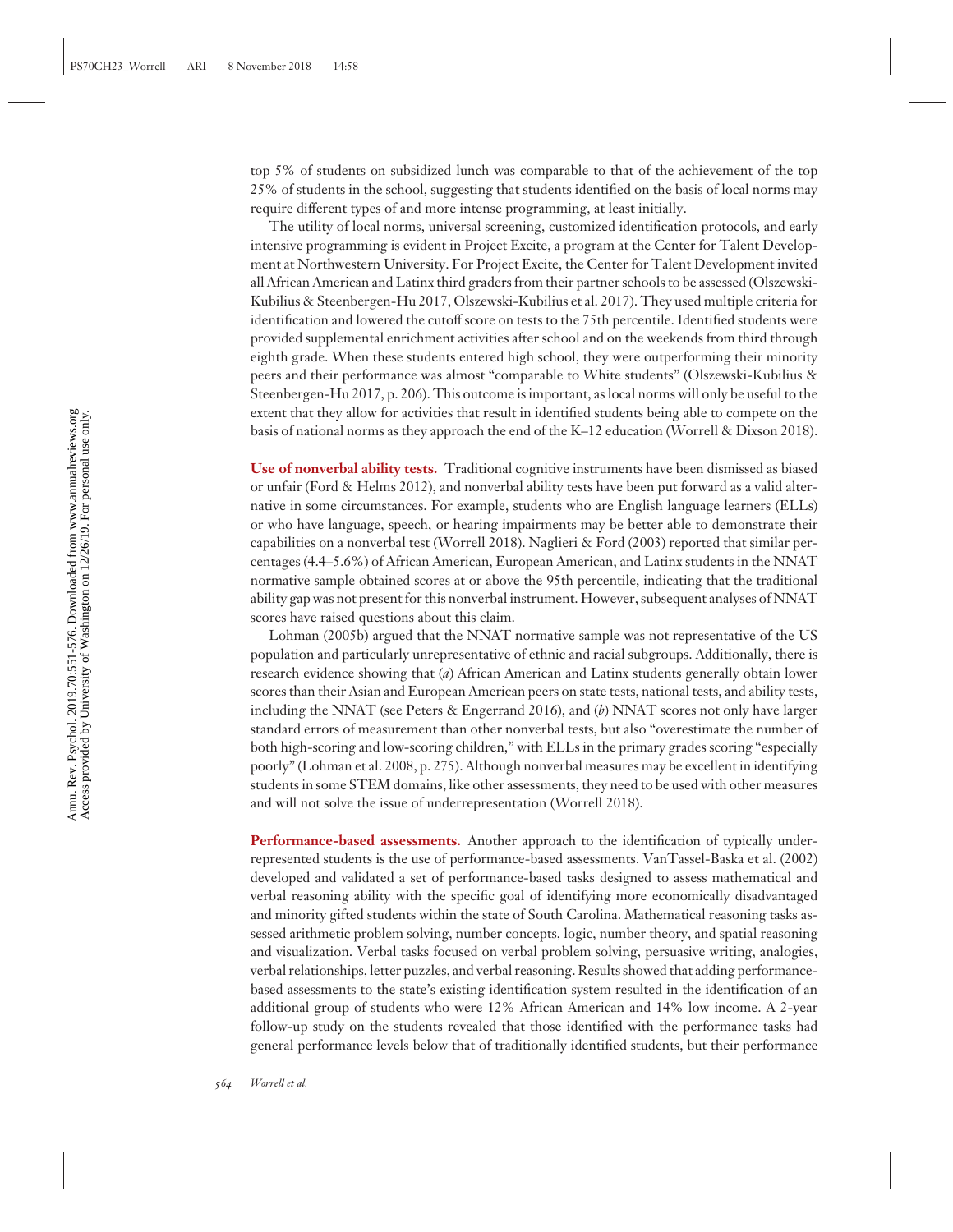was near the mean of traditional students in their areas of strength (VanTassel-Baska et al. 2007). Another form of performance assessment includes the use of dynamic assessments, whereby students can show how quickly and comprehensively they have learned a new task immediately after instruction under testing conditions. Dynamic assessment has not been widely studied with gifted underrepresented students; however, the potential for expanded identification is promising (Lidz & Elliott 2006).

**Use of challenging curriculum.** A new approach to identifying more children from underrepresented groups is to use challenging curriculum with young learners to identify potential. Essentially, this approach reverses the typical order within gifted education of identifying students and then providing programming. For children who have had fewer opportunities to learn, challenging curriculum can offer the opportunity for students to display exceptional reasoning ability that might not be obvious in school achievement. There are several examples of the efficacy of this approach. One is the Young Scholars program (Horn 2015), in which teachers are trained to provide challenging lessons to children in the early elementary years and look for evidence of higher-level thinking and questioning (Horn 2015). Young Scholars continue to receive enrichment as they progress through the early grades, and data show that 25% of students identified in this fashion eventually qualify for their school districts' highest level of gifted programming.

#### **Discussion**

As the sections above make clear, identification is a complicated issue in part because many of the protocols are based on finding gifted students, although giftedness is fundamentally a classification decision rather than a discovery process. Gagné's (2005) focus on the top 10% and Terman's (1922) use of an IQ of 140 are arbitrary cutoffs that limit the number of identified students without distinguishing the truly gifted from the nongifted. Identification protocols used by school systems serve the same purpose: delimiting the number of students that will qualify for gifted education, often because of financial or organizational constraints, such as having only one qualified teacher. Identification is also complicated by concerns about equity, such that, despite the acknowledgment of the achievement, excellence, and opportunity gaps, there is an expectation that the demographic profile of gifted students should mirror the demographic profile of the school or school district ( Johnsen 2011). Although this expectation is an important aspirational goal for the field, it cannot be met using the same cutoff scores or identification protocols until achievement gaps are eliminated, an outcome that will require ongoing and sustained efforts. As noted above, students from underrepresented groups who are identified using a variety of indicators often still perform at lower levels than their peers identified in more traditional ways (e.g., VanTassel-Baska et al. 2007), and some of them achieve comparable performance only after intensive enrichment efforts (e.g., Horn 2015, Olszewski-Kubilius & Steenbergen-Hu 2017, Olszewski-Kubilius et al. 2017).

### **HOW MANY STUDENTS ARE IDENTIFIED AS GIFTED AND TALENTED?**

Schools typically identify students as gifted but do not specify subject area or domain. Thus, the available data on gifted students are not as precise or complete as they should be. Indeed, they exist only for gifted students in public schools. Between 2004 and 2012, the number of children in public schools in the United States increased from approximately 47.8 million to 49.8 million (Snyder et al. 2016). Of this number, 6.7% (3.2 million) were classified gifted in 2004, and 6.4% (3.19 million) were classified as gifted in 2012 (Snyder et al. 2016, 2018). By 2017, public school enrollment had increased to 50.7 million students, with another 5.2 million students attending private schools (**[https://nces.ed.gov/fastfacts/display.asp?id](https://nces.ed.gov/fastfacts/display.asp?id=372)=372**). Using 6.5% as an estimate,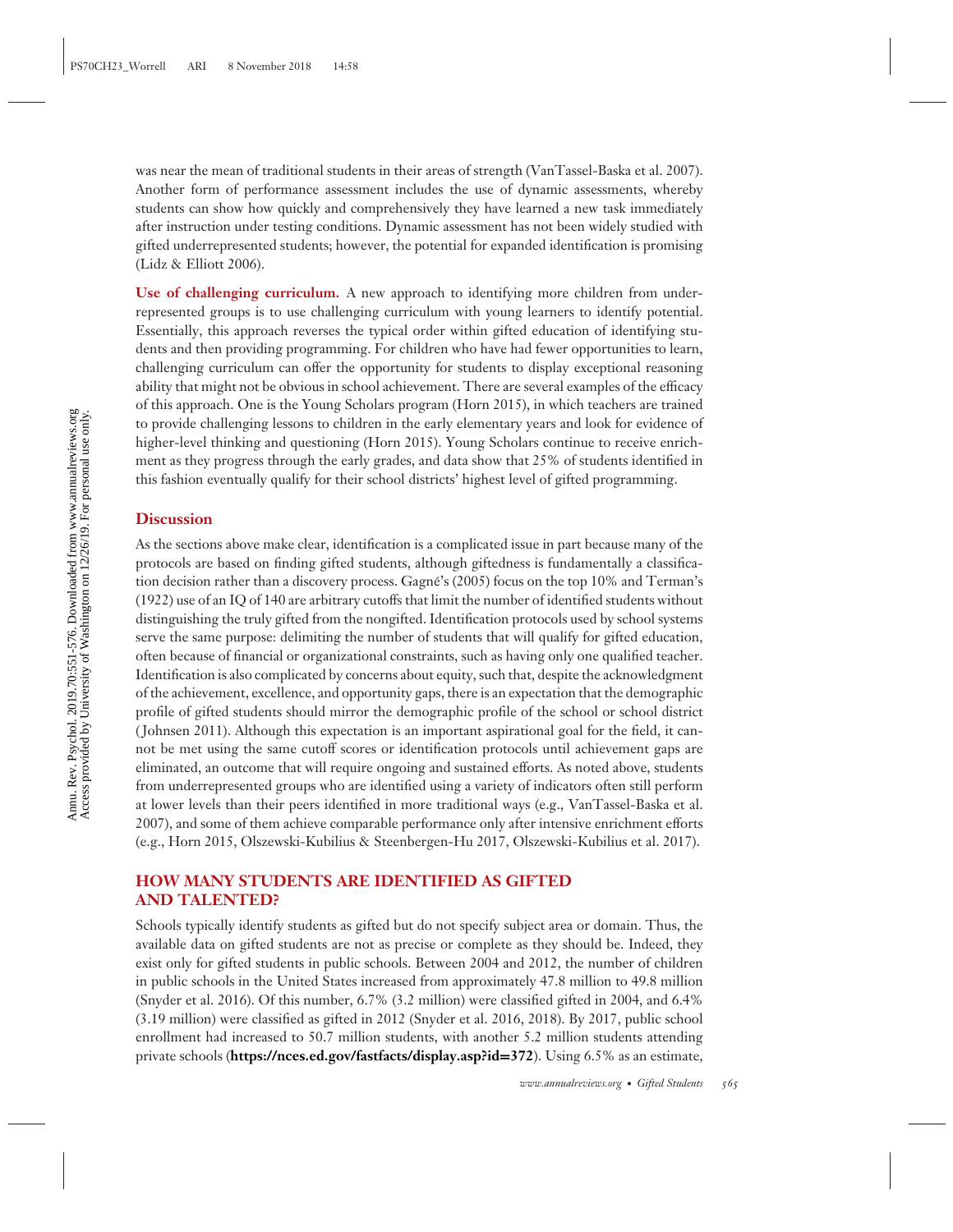and assuming that the percentage of gifted students in private schools is at least equivalent to the percentage in public schools, approximately 3.7 million students are currently classified as gifted in K–12 schools. However, as reported in the previous section, the proportion of students classified as gifted differs across ethnic, racial, and socioeconomic groups.

African American, American Indian and Alaska Native, Asian American, European American, and Latinx students constitute 16%, 1%, 5%, 50%, and 25% of the school-aged population, respectively (McFarland et al. 2017), but constitute 10%, 1%, 10%, 62%, and 16% of gifted students, respectively (Off. Civil Rights 2012). As these numbers indicate, Asian American and European American students are overrepresented, and African American and Latinx students are underrepresented in the gifted student group, based on population statistics. This pattern is even more pronounced in the STEM fields. In a study of 25 specialized science high schools sponsored by the National Science Foundation (Almarode et al. 2014), researchers found that 70% of the 3,526 respondents were European American, 21.2% were Asian American, 4.6% were African American, 4.3% were Hispanic, and the rest identified as "other."

These data reveal major disparities. However, Worrell & Dixson (2018) suggested that the percentage of students in the school population may not be the appropriate comparison group to use. They argued that a viable comparison group consists of students who are performing at the advanced levels in reading and mathematics based on national statistics. Using reading level in fourth grade as the benchmark, where 2% of African American, 4% of American Indian and Alaska Native, 15% of Asian American, 11% of European American, and 3% of Latinx students are scoring at the advanced levels (Aud et al. 2010), African American and Latinx students are overrepresented, and Asian American students are underrepresented. This conclusion also holds if we use students in the advanced range in fourth-grade mathematics and students in the advanced range in reading and mathematics in eighth grade. These findings do not mean that underrepresentation is not present, only that it is a complex issue. The complexity only increases when one also considers socioeconomic status. Almarode et al. (2014) also found that the disparities in gifted students in STEM schools were associated with disparities in parental education: Nearly 57% of specialized science school graduates had a parent in a STEM-related career, and only 20% had parents who had not completed an education beyond high school. There is ample evidence that the opportunity gap affects all low-income students, contributing to lower achievement on the part of low-income, high-potential students (Hoxby & Avery 2013, Wai & Worrell 2016, Wyner et al. 2007).

Worrell et al. (2012) pointed out that the most successful talent development programs in the United States are in baseball, basketball, football, and other sports, culminating in the professional sports leagues. Moreover, individuals from groups that are underrepresented in gifted and talented programs are overrepresented in three of the major sports leagues: African Americans make up over 70% of the players in the National Basketball Association (Lapchick & Guiao 2015) and over 65% of the players in the National Football League (Gertz 2017), and over 25% of the players in Major League Baseball are Latinx (Lapchick & Salas 2015). Data from the National Collegiate Athletic Association (**[http://www.ncaa.org/about/resources/research/probability-competing](http://www.ncaa.org/about/resources/research/probability-competing-beyond-high-school)[beyond-high-school](http://www.ncaa.org/about/resources/research/probability-competing-beyond-high-school)**) indicate that 480,000 (approximately 6%) of the eight million students who participate in high school sports will make it onto a NCAA college team. In football, baseball, men's basketball, and women's basketball, NCAA participation rates are 6.8%, 7.1%, 3.4%, and 3.9%, respectively, across Divisions I–III. In Division I schools, the numbers are in the 1–3% range (Natl. Coll. Athl. Assoc. 2017), which is comparable to or lower than the percentages of students scoring in the advanced range on mathematics and reading (Aud et al. 2010).

These statistics highlight several things. First, the percentage of individuals who can be classified as gifted in sports is comparable to the numbers identified as gifted or advanced in academic domains. Second, disproportionality is domain specific. Third, and perhaps most importantly,

Annu. Rev. Psychol. 2019.70:551-576. Downloaded from www.annualreviews.org<br>Access provided by University of Washington on 12/26/19. For personal use only. Access provided by University of Washington on 12/26/19. For personal use only. Annu. Rev. Psychol. 2019.70:551-576. Downloaded from www.annualreviews.org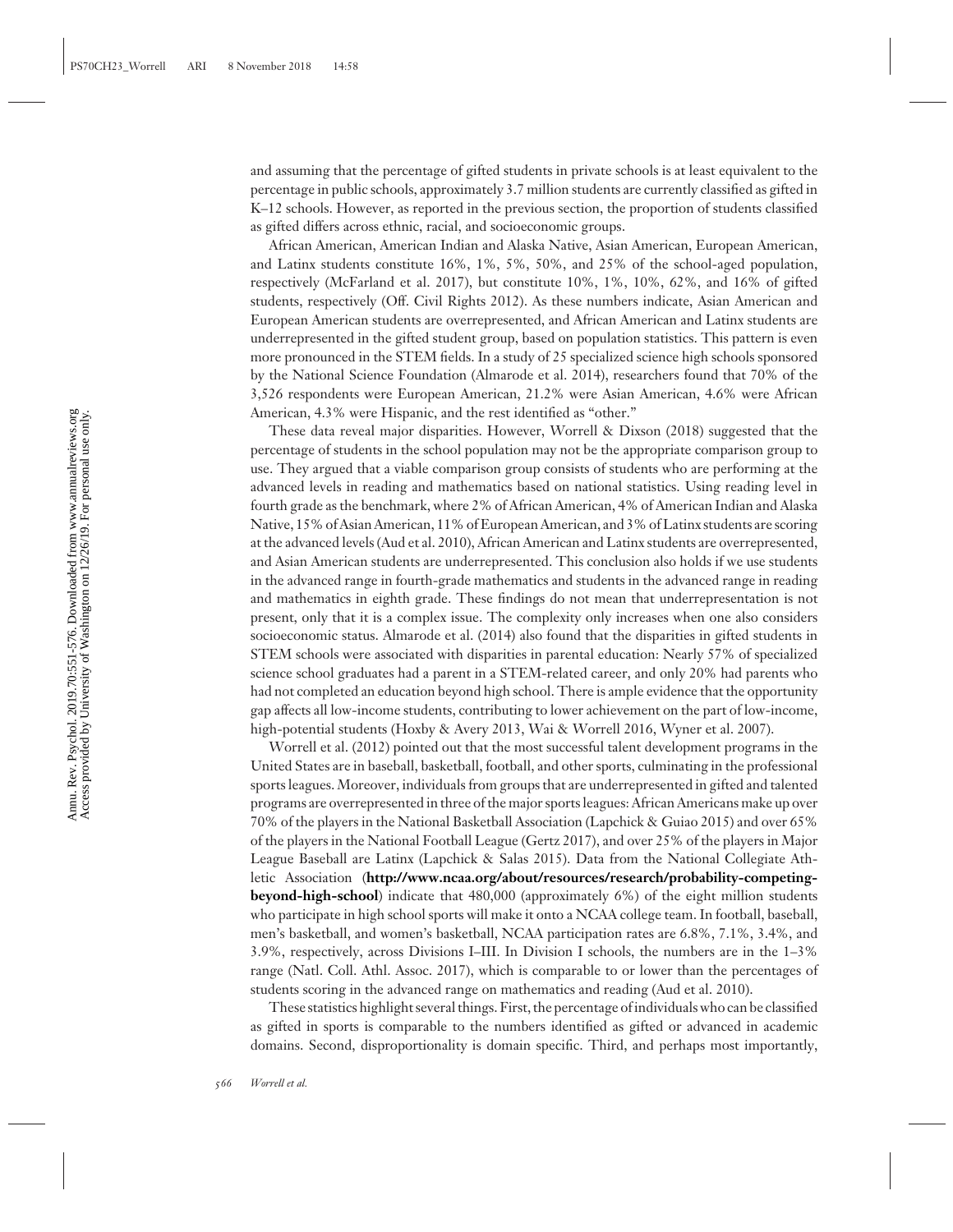disproportionality in a particular domain may be driven in part by the individuals who aspire to outstanding achievement in that domain, which may in turn be related to the visibility of high achievers who are role models for specific groups.

#### **PROGRAMMING FOR GIFTED STUDENTS**

Kanevsky (2013, p. 1) noted that, "ideally, every student's education should be personalized and authentic. It should take full advantage of all of the student's potentials (academic and nonacademic), passions and interests, strengths, struggles, and preferences." In other words, much like students in special education, gifted students should have individualized education plans. Currently, educational programming for gifted students can be divided into two broad categories: acceleration and enrichment. Accelerated approaches are premised on the notion that gifted students acquire and comprehend information at a faster rate than their same-aged peers and involve moving students through the curriculum at a faster-than-normal pace. Acceleration can be grade based or subject based. Grade-based acceleration is best suited for individuals who demonstrate high general ability across subject areas; examples include grade skipping and early entrance into college. Subject-based acceleration, on the other hand, is more domain specific. For example, students may complete a year's work of mathematics in a single semester or over the summer. Alternatively, they may be placed in a higher grade level for a specific subject or complete collegelevel courses within a subject area in secondary school. Ultimately, the goal is to allow students to learn at a rate that is in keeping with their potential and capacity, and, as noted above, the evidence in support of the effectiveness of acceleration is extensive and robust (Assouline et al. 2015, Lubinski 2016, Steenbergen-Hu et al. 2016).

Enrichment programming involves students exploring traditional subject matter in greater depth than is typical in school or having students learn topics in disciplines that are not usually included in their school curriculum. Many current enrichment approaches are based on the three levels of the enrichment triad popularized by Renzulli (2016). As enrichment can be offered to a larger segment of the school population and sometimes to the whole school, it is considered less elitist and is more likely to be supported by individuals concerned about equity. Enrichment approaches are much more typical of what is offered in most school settings, although there is little research on the efficacy of enrichment options. Both acceleration and enrichment happen within K–12 schools and in out-of-school programs (e.g., universities, museums, etc.); the two approaches are often intertwined and used simultaneously. In circumstances where there are small numbers of gifted students and where enrichment and acceleration are not offered or viable options, differentiated instruction in the classroom is a possible alternative.

Special programming for gifted students also provides other benefits. Using data from the SMPY study,Wai et al. (2010) demonstrated that educational dosage matters, at least in the STEM fields. These researchers showed that adolescents with "a richer density of advanced precollegiate educational opportunities in STEM (a higher 'STEM dose')" (Wai et al. 2010, p. 860) had greater accomplishments in STEM fields (e.g., patents, PhDs in a STEM field, refereed journal articles) as adults. Additionally, participating in both enrichment and accelerated classes resulted in gifted students being introduced to communities of learning, that is, learners like themselves who provide social support, resulting in lower feelings of isolation and uniqueness (Rinn 2018, Sosniak 1999).

#### **SOCIAL AND EMOTIONAL FUNCTIONING**

The social and emotional functioning of gifted students is another area of contention in the literature. Often associated with the point of view that giftedness is a trait, there is a general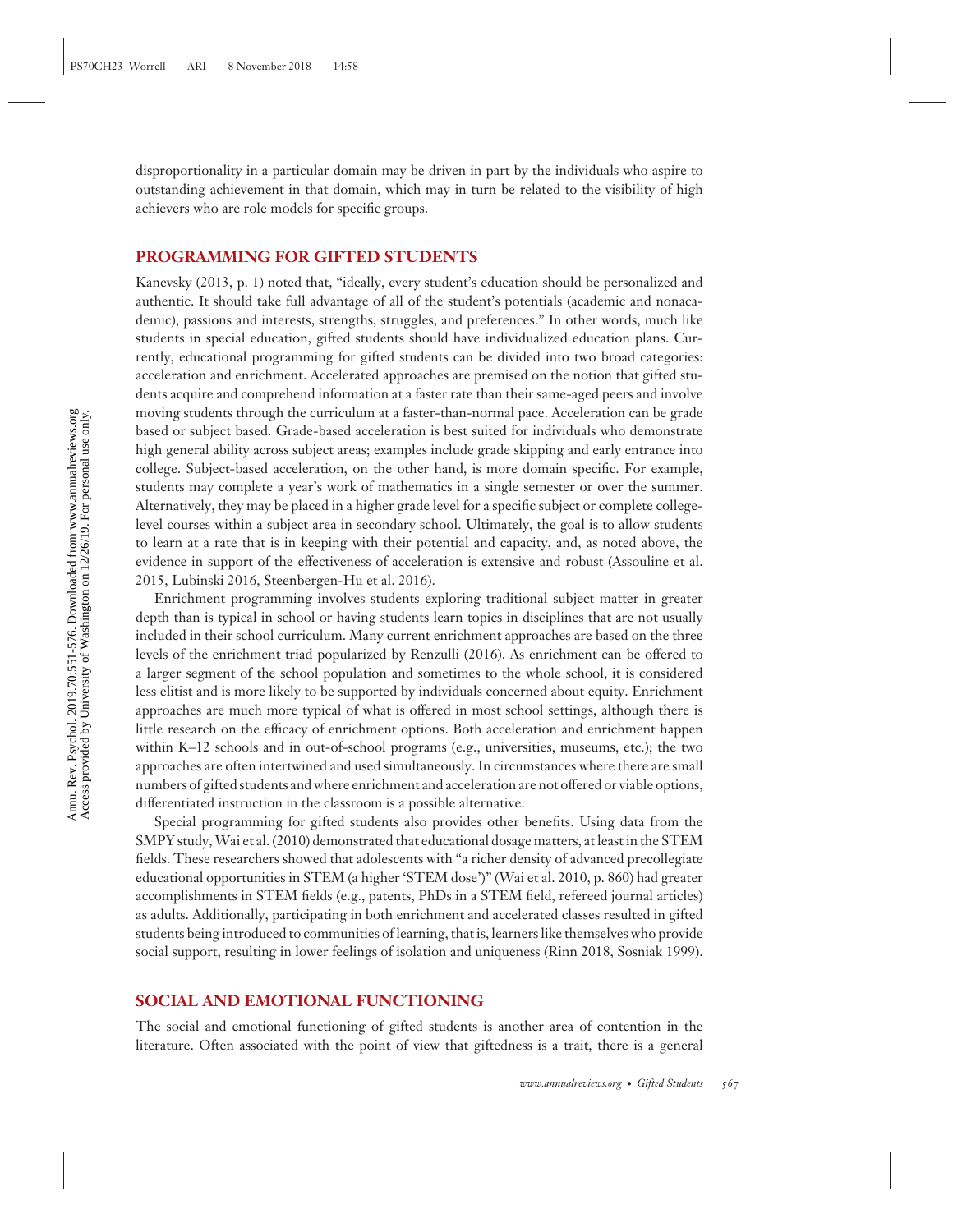belief that giftedness is concomitant with social and emotional fragility and greater psychological vulnerability (Bain et al. 2006, Rinn 2018). Chung (2017, p. 94) articulated this viewpoint as follows:

"It is increasingly recognized in the field of gifted education that giftedness is asynchronous development, which posits that the combination of advanced cognitive abilities and heightened intensity and sensitivity in the gifted population creates inner experiences and awareness that are qualitatively different from the norm. The asynchronous development of the gifted renders them vulnerable particularly in the social-emotional aspects."

Despite the prevalence of this viewpoint (e.g., Silverman 2002), it has not been supported in the research literature (Neihart et al. 2016). Perhaps not surprisingly, gifted students report higher academic self-concepts than their nongifted peers (Hoge & Renzulli 1993, Rinn 2007). However, differences go well beyond academic self-concept.

Although Terman's (1922, 1925) samples of gifted students were chosen on the basis of high IQ scores, in a follow-up study, Terman & Oden (1959) reported that the group was superior to nongifted students on social, emotional, moral, and volitional traits. Lubinski et al. (2014) reported similar findings for the SMPY samples who were chosen by way of very high mathematical or verbal ability: Participants reported high scores on flourishing, positive feelings, life satisfaction, career direction, and romantic satisfaction. In another study, gifted students not only reported higher positive outcomes, but also did not have higher levels of psychopathology than their peers (Suldo et al. 2018). In a recent dissertation, Erwin (2015) compared victimization reports in a sample of 1,444 gifted students in sixth grade to a sample of 1,444 nongifted students matched on gender, parent education, achievement, and ethnicity using propensity score analysis. Gifted students reported significantly less relational and verbal victimization, albeit with small effect sizes and a similar level of physical victimization, and fewer gifted students reported being victimized across all victimization categories. Finally, based on a review of the scant literature on the topic, Cross & Cross (2018) concluded tentatively that suicidal ideation in gifted students is equivalent to that of their nongifted peers. They also pointed out that, in the only empirical study on this topic (Cross et al. 2006), gifted students' suicidal ideation did not differ from the normative sample. In sum, gifted students, with tragic exceptions, are no more vulnerable than their nongifted peers and are likely to become happier and healthier adults.

#### **UNRESOLVED ISSUES IN THE FIELD**

As we hope we have made evident, the issue of gifted students is not a simple one, and the literature on giftedness provides both answers and additional questions. In this section, we articulate some of the unresolved issues in the field and provide our perspective on these issues.

#### **Reconciling Multiple Definitions in Gifted Education**

The question of what giftedness represents is one of the many formulations of the nature or nurture argument in psychology. On the one hand, there is the perspective that giftedness is a trait or innate ability (Galton 1869), and on the other, there is the perspective that giftedness results only from nurture (Ericsson & Pool 2016). Studies from literature on developing expertise (e.g., Hambrick et al. 2018) have challenged the role of disciplined practice or nurture as the primary discriminator between good and outstanding performance, with data suggesting that exceptional ability enhances the effectiveness of practice and contributes to greater self-management of talent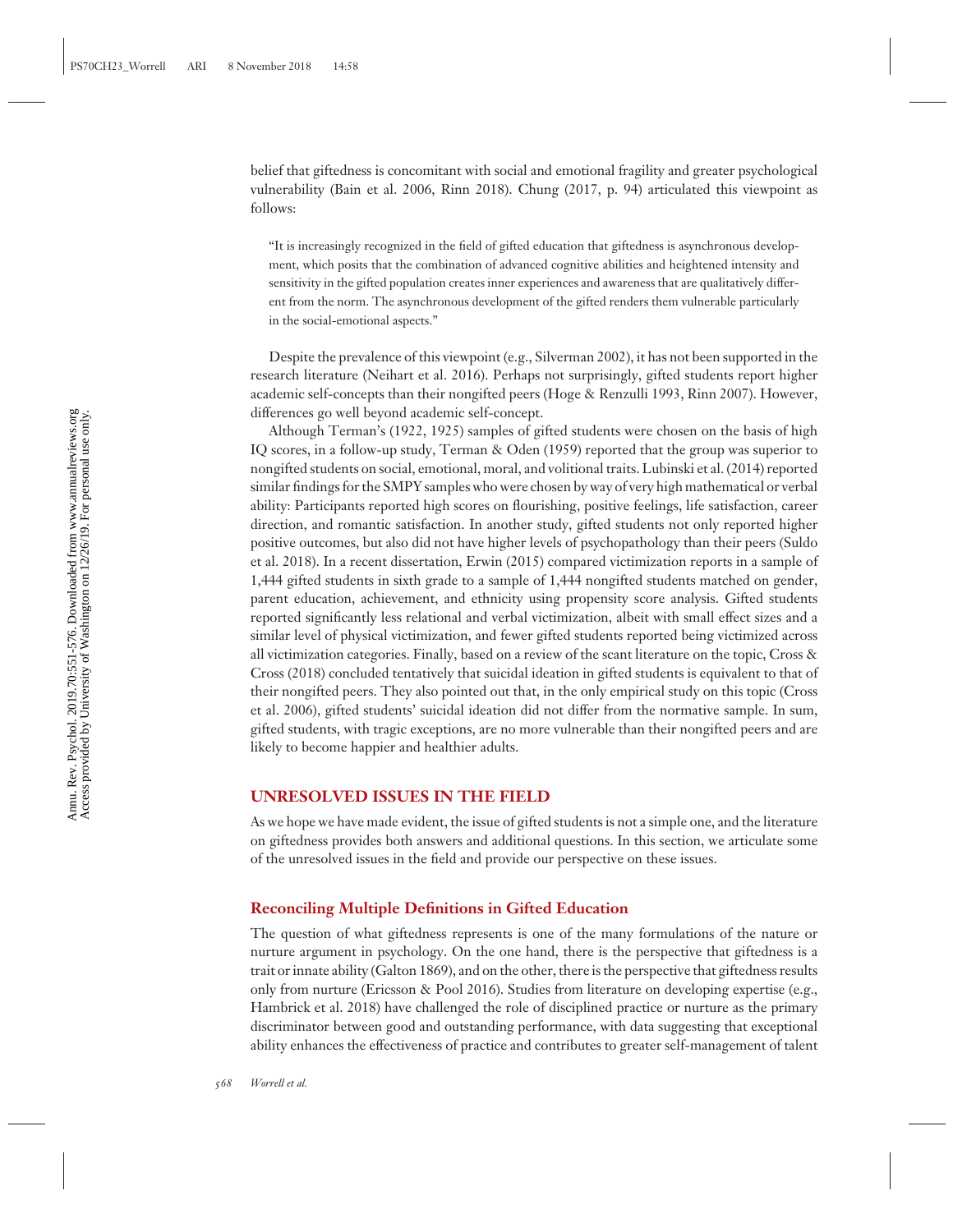development, as well as faster growth with practice and study. In keeping with this view, most of the definitions in the field reflect neither extreme; rather, they point toward the more nuanced view of potential (nature) being transformed by appropriate talent development opportunities (nurture). Potential explications of biological interactions are articulated well by Simonton (2005) and Gagné (2018), although the actual biological mechanisms are of less use to educators and individuals concerned about the process of talent development.

Subotnik et al. (2011) attempted to integrate multiple definitions in the field, arguing that potential is transformed into achievement and then expertise, and that some experts go on to become eminent due to the transformative and enduring nature of their contributions. Talent development, in its most ideal state, promotes broad exposure and enrichment in a variety of domains, with the assumption that children will find themselves attracted to and engaged in areas that they may not have encountered in the course of family or school life. Such interests, when cultivated by outstanding teachers, can serve as the beginning of talent development trajectories, ensuring more equitable access to services for a broader range of students. However, prolonged focus on global enrichment can lead to missing out on early specialization in domains such as mathematics, in which talent development can start earlier and in which this earlier start is advantageous. Thus, the empirical literature from multiple domains (Subotnik et al. 2019) suggests there is still a lot of work to do to reconcile potential, achievement, expertise, and eminence, as well as talent development trajectories in different domains, with the press for broad exposure or well-roundedness favored by the current educational system.

#### **Underrepresentation and Achievement Gaps in Gifted Education**

There are numerous questions about the issue of underrepresentation and how to solve it. Some researchers are convinced that underrepresentation in gifted education is due primarily to biased instruments and discriminatory selection practices. Others acknowledge that achievement and opportunity gaps are contributing factors, but also contend that a substantially greater number of students from underrepresented groups could thrive in gifted programs if given the chance.Warne et al. (2013), in a study of diversity within gifted programs in Utah, showed that much of the disparity in identification and participation of minority and low-income students in gifted programs was due to these students' lower achievement test scores, which may imply the lack of prior opportunity to learn. However, if opportunity to learn is the primary driver of underrepresentation, then gifted identification practices are valid and should not be blamed.

Some educators have chosen to address the preparation of low-income, minority, or ELL students with preparation programs or boot camps focused on intensive learning (e.g., Horn 2015, Steenbergen-Hu et al. 2016). We need a more extensive and robust research base to evaluate how successful these efforts are in increasing performance outcomes of underrepresented students in gifted programs, and in what domains and under what conditions they are successful. Relatedly, we also need to acknowledge the contribution of socioeconomic status to underrepresentation, as well as the lack of visible and successful role models in academic domains in comparison to some athletic and artistic domains.

#### **Addressing Value Differences in Talent Development Domains**

Talent development supports gifted youth in fulfilling their potential by evolving into creative producers or performers in adulthood. Given the association of gifted education with schooling, it can be argued that the domains of interest for talent development should be academic. However, many gifted youth, including those from underrepresented populations, want to excel in areas such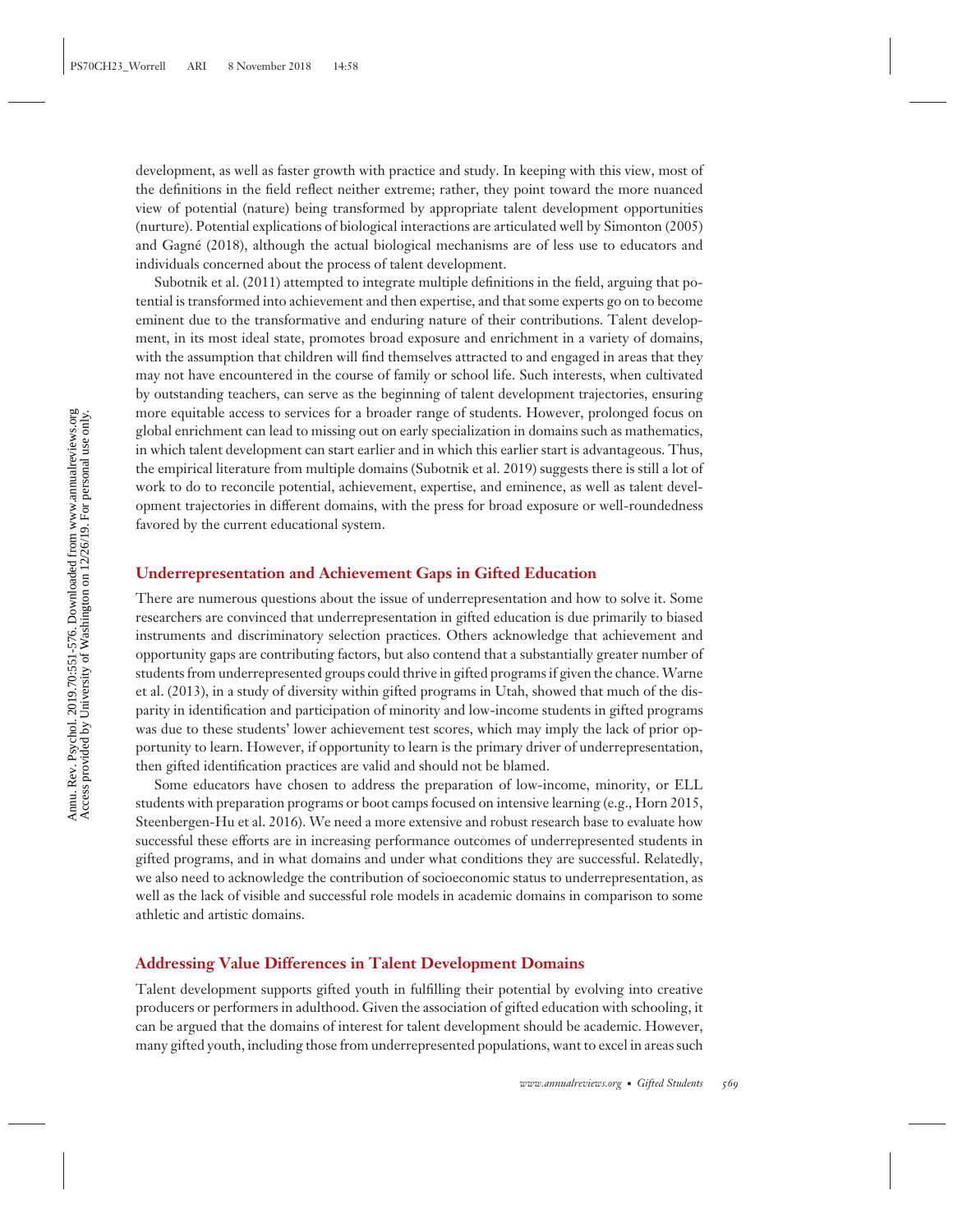as professional sports or entertainment, domains that are not the primary focus of schooling and in which it is much more difficult to succeed professionally. This disconnect raises several related questions. Should talent development, even in nonacademic domains, promote mastery of traditional knowledge, skills, and values so as to provide credentials that might make it easier to break creative boundaries? For example, does Wynton Marsalis, an outstanding classical horn player, have more opportunities to promote and perform jazz than others without classical instruction or even the ability to read music? Is it appropriate to try to change the aspirations of individuals who could be strong contributors in STEM research but are focused on gaining wealth in the financial services industry? Should any value system guide talent development?

#### **Eminence as an Aspired Endpoint of Talent Development**

Subotnik et al. (2011) defined eminence as the outcome of fully developed talent, demonstrated by some creative product, performance, or idea that changes a field or domain, and suggested that it be the ultimate goal of the talent development process. Clearly, many worthwhile contributions are being made by individuals who are not eminent but who are giving back to society in less visible ways. Given the myriad contributions of experts and the fact that a very small number of experts gain eminence, is the acquisition of expertise a more appropriate outcome of talent development? Should we focus more research on what is needed to prepare for scholarly or artistic eminence so as to prepare students to move beyond expertise?

#### **Investing Public Funds in Talent Development**

Recent policy initiatives such as funding for preschool (either by investing in targeted groups or by providing funding for all) have employed cost–benefit analyses to highlight the fiscal benefits of the policy. For example, making tuition-free preschool only available to low-income or ELL students would be more cost effective for society without decreasing preschool enrollment for families that can afford it, but this proposal is far less politically attractive than preschool for all. No cost–benefit analyses have been conducted on investing in high-ability, low-income children's education. Would such investments lead to decreased achievement and opportunity gaps, diminished financial support for children with disabilities, or more creative productive young adults?

Additionally, gifted education might gain more support from public and private funders if the focus were changed to supporting talent in specific domains that are consistent with national interests. One noteworthy example is the National Defense Education Act of 1958, when Congress funded identification and programming for STEM and select foreign language talent development. Other examples include recent investments by private foundations, as well as the National Science Foundation, in training students in coding and programming. Would the potential benefits of this approach also come with drawbacks that are too costly? For example, who gets to decide which domains are the most important, and would disciplines such as the social sciences and humanities experience even further decrements in funding as a result?

#### **Balancing Challenge with Psychological Preparedness**

Few people enjoy being criticized, but adults who are genuinely interested in improving their performance realize that feedback can be invaluable and is also essential in developing expertise. Many children do not yet have the maturity to exhibit this commitment to self-improvement. The stated goal of gifted education is to provide appropriate challenge to all students, with the intention of maximizing their motivation and effort. However, this process must begin early and be done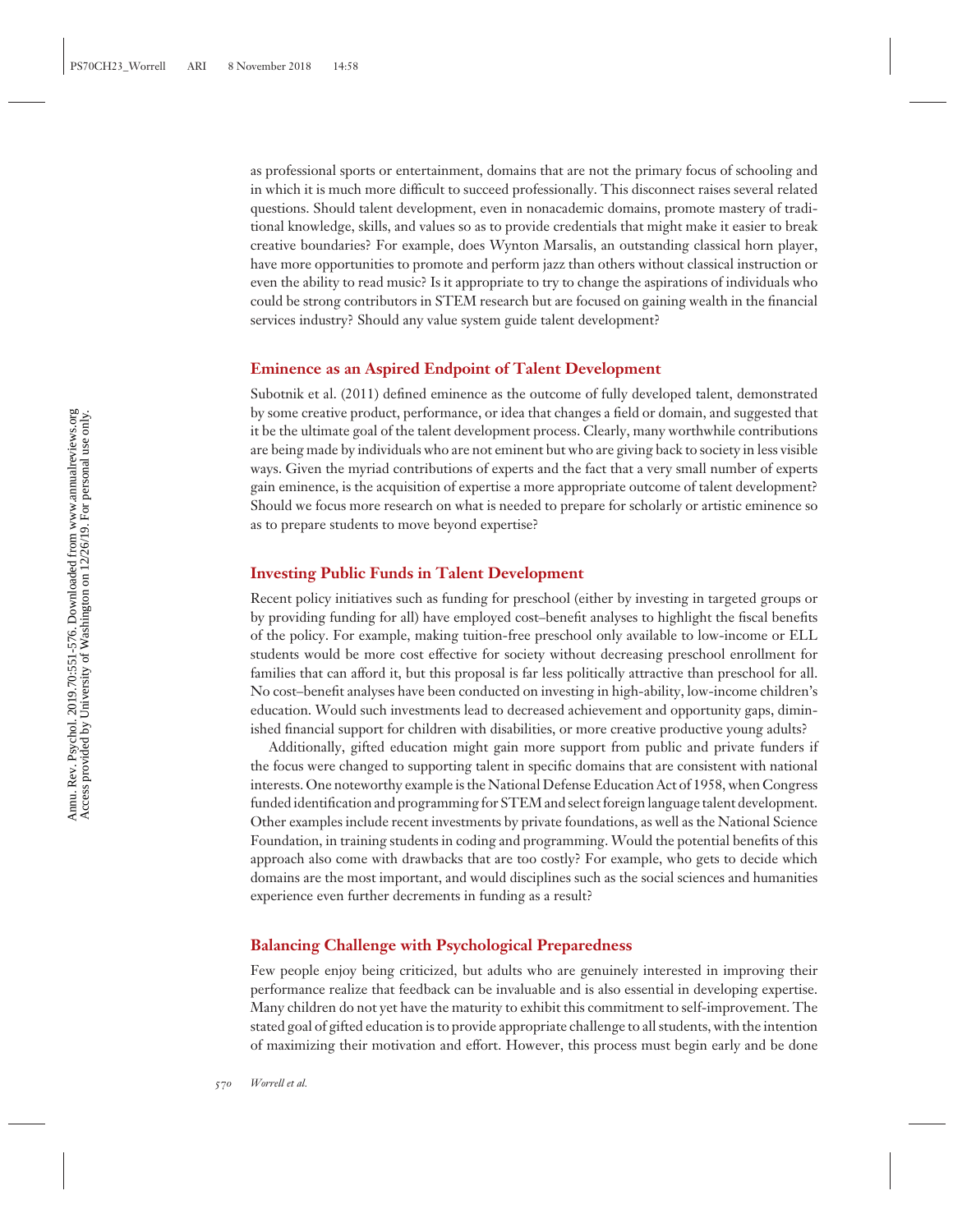with considerable care, or many children will not be prepared emotionally to deal with criticism, no matter how constructive. A program of psychosocial strength training, which is an integral part of elite preparation for athletes or performers, can be a useful parallel curriculum for advanced work in the academic world, but there is currently no systematic, benchmarked curriculum of this nature for use with academically talented youth.

#### **CONCLUSION**

The field of gifted education is almost 150 years old, dating from Galton's (1869) publication of *Hereditary Genius.* Since then, the nature of society has changed, and education is no longer the domain of select demographic groups. However, compulsory schooling for all has not removed barriers associated with socioeconomic status that are manifested in multiple ways, including the technology divide and the quality of the schools that individuals attend. Although gifted education is not mandated by the federal government, the notion of liberty, justice, and the pursuit of happiness for all rings hollow if gifted education is only available to individuals whose families can afford to buy houses in communities with well-resourced schools or pay for their children to go to specialized private schools and university-based programs. All of the gifted models discussed above highlight the need for quality talent development across childhood and adolescence, which requires greater federal resources. It is clear that, without this commitment, there will be fewer creative producers and performers in adulthood, a loss both to the individual and to society. It is our hope that policy makers acknowledge and act upon the consensus of psychological science regarding the resources and programming options required to give all of the nation's gifted students the opportunity to fulfill their potential.

### **DISCLOSURE STATEMENT**

The authors are not aware of any affiliations, memberships, funding, or financial holdings that might be perceived as affecting the objectivity of this review.

#### **LITERATURE CITED**

- Allensworth EM, Gwynne JA, Moore P, de la Torre M. 2014. *Looking forward to high school and college: middle grade indicators of readiness in Chicago public schools*. Rep., Consort. Chicago School Res., Univ. Chicago. **[https://consortium.uchicago.edu/sites/default/files/publications/Middle%20Grades%20Report.](https://consortium.uchicago.edu/sites/default/files/publications/Middle%20Grades%20Report.pdf) [pdf](https://consortium.uchicago.edu/sites/default/files/publications/Middle%20Grades%20Report.pdf)**
- Almarode JT, Subotnik RF, Crowe E, Tai RH, Lee GSM, Nowlin F. 2014. Specialized high schools and Talent Search programs: incubators for adolescents with high ability in STEM disciplines. *J. Adv. Acad.* 25:307–31
- Assouline SG, Colangelo N, VanTassel-Baska J, Lupkowski-Shoplik A, eds. 2015. *A Nation Empowered: Evidence Trumps the Excuses Holding Back America's Brightest Students*. Iowa City, IA: Accel. Inst.
- Aud S, Fox M, KewalRamani A. 2010. *Status and trends in the education of racial and ethnic groups*. Rep. 2010–015, Natl. Cent. Educ. Stat., US Dep. Educ., Washington, DC
- Bain SK, Choate SM, Bliss SL. 2006. Perceptions of developmental, social, and emotional issues in giftedness: Are they realistic? *Roeper Rev*. 29:41–48
- Bloom BS, ed. 1985. *Developing Talent in Young People*. New York, NY: Ballantine
- Borland JH. 2005. Gifted education without gifted children: the case for no conception of giftedness. In Sternberg & Davidson 2005, pp. 1–19
- Card D, Giuliano L. 2015. *Can universal screening increase the representation of low income and minority students in gifted education?* NBER Work. Pap. 21519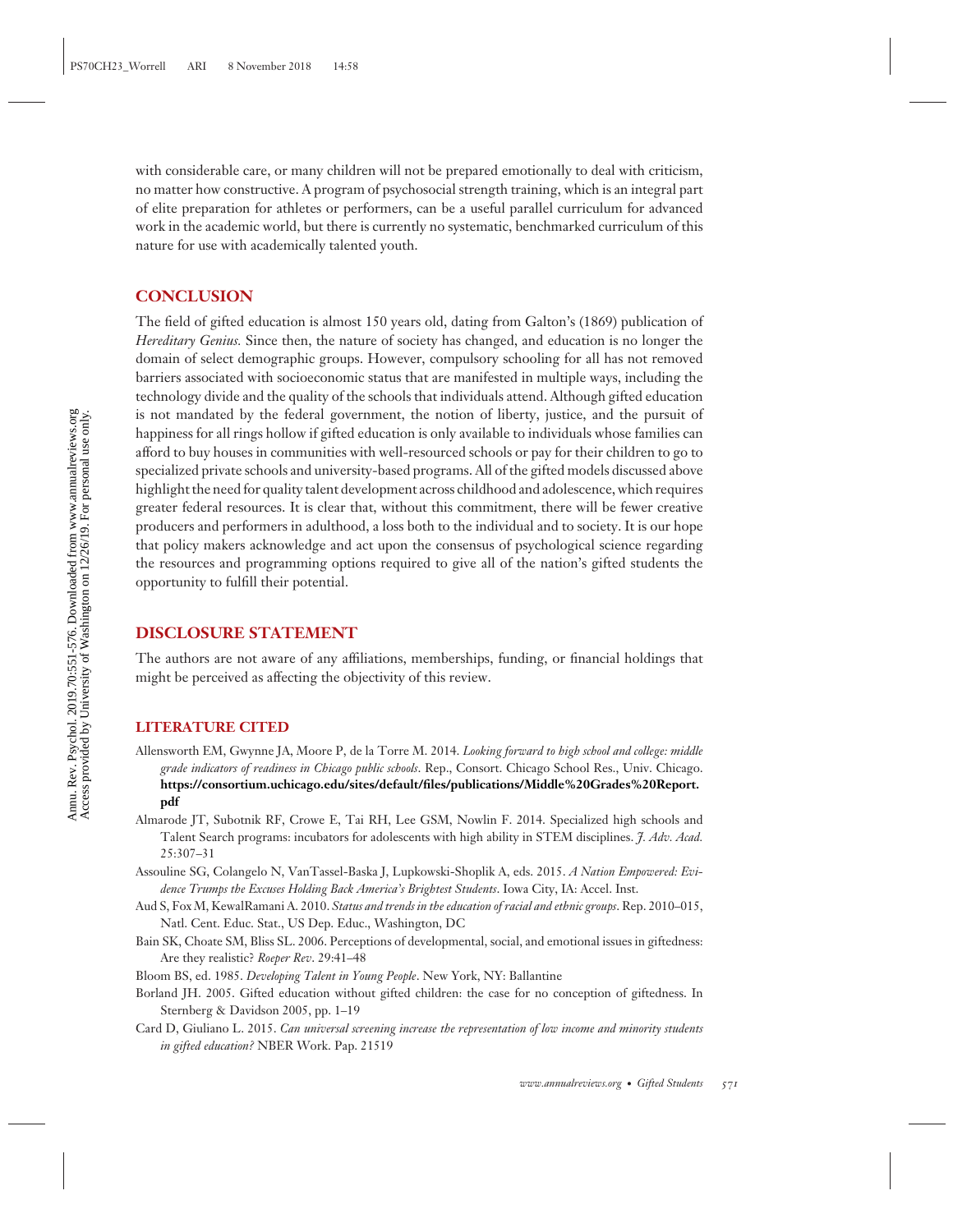- Carter PL, Welner KG, eds. 2013. *Closing the Opportunity Gap: What America Must Do to Give Every Child an Even Chance*. Oxford, UK: Oxford Univ. Press
- Chart H, Grigorenko EL, Sternberg RJ. 2008. Identification: the Aurora Battery. In *Critical Issues and Practices in Gifted Education*, ed. JA Plucker, CM Callahan, pp. 345–65. Waco, TX: Prufrock Press
- Chung EY. 2017. School counselling for the gifted: responding to the social-emotional needs of gifted students. In *School Counselling in a Chinese Context: Supporting Students in Need in Hong Kong*, ed. M Hue, pp. 94–105. Abingdon, UK: Routledge
- Coleman LJ, Cross TL. 2005. *Being Gifted in School: An Introduction to Development, Guidance, and Teaching*. Waco, TX: Prufrock Press
- Coll. Board. 2014. *The 10th Annual AP Report to the Nation*. New York: Coll. Board
- Cross TL, Cassady JC, Miller KA. 2006. Suicidal ideation and psychological type in gifted adolescents. *Gifted Child Q*. 19:46–48
- Cross TL, Cross JR. 2018. Suicide among students with gifts and talents. In Pfeiffer et al. 2018, pp. 601–14
- Dai DY. 2010. *The Nature and Nurture of Giftedness: A New Framework for Understanding Gifted Education*. New York: Teach. Coll. Press
- Dai DY. 2018. A history of giftedness: a century of quest for identity. In Pfeiffer et al. 2018, pp. 3–23
- Dai DY, Chen F. 2014. *Paradigms of Gifted Education: A Guide to Theory-Based, Practice-Focused Research*. Waco, TX: Prufrock Press
- Dixson DD, Roberson CCB,Worrell FC. 2017. Psychosocial keys to African American achievement? Examining the relationship between achievement and psychosocial variables in high achieving African Americans. *J. Adv. Acad.* 28:120–40
- Dixson DD,Worrell FC, Olszewski-Kubilius P, Subotnik RF. 2016. Beyond perceived ability: the contribution of psychosocial factors to academic performance. *Ann. N. Y. Acad. Sci.* 1377:67–77
- Ericsson KA, Krampe RT, Tesch-Römer C. 1993. The role of deliberate practice in the acquisition of expert performance. *Psychol. Rev*. 100:363–406

Ericsson KA, Nandagopal K, Roring RW. 2005. Giftedness viewed from the expert-performance perspective. *J. Educ. Gifted* 28:287–311

- Ericsson KA, Pool R. 2016. *Peak: How to Master Almost Anything*. Boston, MA: Houghton Mifflin
- Erwin JO. 2015. *Prevalence and impact of peer victimization among gifted children*. PhD Diss., Univ. Calif., Berkeley
- Erwin JO, Worrell FC. 2012. Assessment practices and the underrepresentation of minority students in gifted and talented education. *J. Psychoeduc. Assess.* 30:74–87
- Ford DY. 1998. The underrepresentation of minority students in gifted education: problems and promises in recruitment and retention. *J. Spec. Educ.* 32:4–14
- Ford DY, Helms JE. 2012. Overview and introduction: testing and assessing African Americans: "unbiased" tests are still unfair. *J. Negro Educ.* 81:186–89
- Gagné F. 2005. From gifts to talents: the DMGT as a developmental model. In Sternberg & Davidson 2005, pp. 98–119
- Gagne F. 2018. Academic talent development: theory and best practices. In Pfeiffer et al. 2018, pp. 163–83 ´
- Galton F. 1869. *Hereditary Genius: An Inquiry Into its Laws and Consequences*. Basingstoke, UK: Macmillan
- Gardner H. 1983. *Frames of Mind*. New York: Basic Books
- Gardner H. 1999. *Intelligence Reframed: Multiple Intelligences for the 21st Century*. New York: Basic Books
- Gertz M. 2017. NFL Census 2016. *ProFootballLogic*, April 19. **[http://www.profootballlogic.com/](http://www.profootballlogic.com/articles/nfl-census-2016/) [articles/nfl-census-2016/](http://www.profootballlogic.com/articles/nfl-census-2016/)**
- Giancola J, Kahlenberg RD. 2016. *True merit: ensuring our brightest students have access to our best colleges and universities*. Rep., Jack Kent Cooke Found., Landsdowne, VA. **[https://eric.ed.gov/?id](https://eric.ed.gov/?id=ED569948)=ED569948**
- Gollan J. 2011. Gifted programs go on block as schools must do with less. *The New York Times*, Feb. 19. **<https://www.nytimes.com/2011/02/20/us/20bcgifted.html>**
- Hambrick DZ, Campitelli G, Macnamara BN, eds. 2018. *The Science of Expertise: Behavioral, Neural, and Genetic Approaches to Complex Skill*. Abingdon, UK: Routledge
- Hambrick DZ, Oswald FL, Altmann EM, Meinz EJ, Gobet F, Campitelli G. 2014. Deliberate practice: Is that all it takes to become an expert? *Intelligence* 45:34–45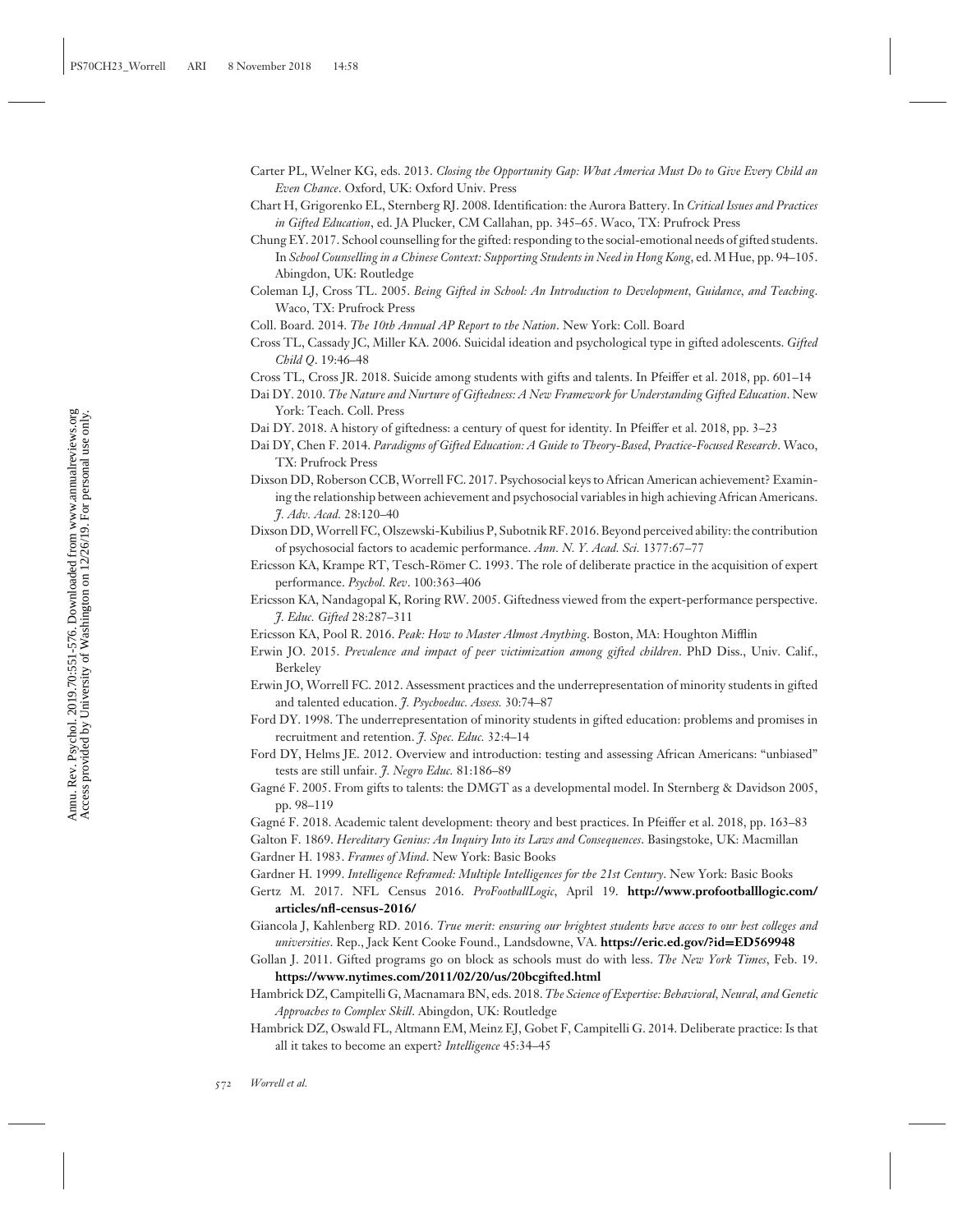- Hambrick DZ, Tucker-Drob EM. 2015. The genetics of music accomplishment: evidence for geneenvironment correlation and interaction. *Psychon. Bull. Rev.* 22:112–20
- Hoge RD, Renzulli JS. 1993. Exploring the link between giftedness and self-concept. *Rev. Educ. Res.* 63:449–65
- Horn CV. 2015. Young scholars: a talent development model for finding and nurturing potential in underserved populations. *Gifted Child Today* 38:19–31
- Hoxby CM, Avery C. 2013. The missing "one-offs": the hidden supply of high-achieving, low-income students. *Brookings Pap. Econ. Act.* Spring:1–65
- Johnsen SJ. 2011. *Identifying Gifted Students: A Practical Guide*. Waco, TX: Prufrock Press. 2nd ed.
- Kanevsky L. 2013. *The Tool Kit for High End Curriculum Differentiation*. Burnaby, Can.: Simon Fraser Univ.
- Kell HJ, Lubinski D, Benbow CP, Steiger JH. 2013. Creativity and technical innovation: spatial ability's unique role. *Psychol. Sci.* 24:1831–36
- Lapchick R, Guiao A. 2015. *The 2015 Racial and Gender Report Card: National Basketball Association*. Orlando, FL: Inst. Divers. Ethics Sport
- Lapchick R, Salas D. 2015. *The 2015 Racial and Gender Report Card: Major League Baseball*. Orlando, FL: Inst. Divers. Ethics Sport
- Lidz CS, Elliott JG. 2006. Use of dynamic assessment with gifted students. *Gifted Educ. Int.* 21:151–61
- Lohman DF. 2005a. An aptitude perspective on talent: implications for identification of academically gifted minority students. *J. Educ. Gifted* 28:333–60
- Lohman DF. 2005b. Review of Naglieri and Ford 2003: Does the Naglieri Nonverbal Ability Test identify equal proportions of high scoring White, Black and Hispanic students? *Gifted Child Q*. 49:19–28
- Lohman DF, Korb KA, Lakin JM. 2008. Identifying academically gifted English-language learners using nonverbal tests: a comparison of the Raven, NNAT, and CogAT. *Gifted Child Q*. 52:275–96
- Loveless T. 2014. *Tracking in middle school: a surprising ally in pursuit of equity?* Paper presented at the Thomas B. Fordham Institute's Education for Upward Mobility Conference, Washington, DC
- Lubinski D. 2010. Spatial ability and STEM: A sleeping giant for talent identification and development. *Personal. Individ. Differ.* 49:344–51
- Lubinski D. 2016. From Terman to today: a century of findings on intellectual precocity. *Rev. Educ. Res.* 86:900–44
- Lubinski D, Benbow CP, Kell HJ. 2014. Life paths and accomplishments of mathematically precocious males and females four decades later. *Psychol. Sci.* 25:2217–32
- Makel MC, Kell HJ, Lubinski D, Putallaz M, Benbow CP. 2016. When lightning strikes twice: profoundly gifted, profoundly accomplished. *Psychol. Sci.* 27:1004–18
- McBee M. 2010. Examining the probability of identification for gifted programs for students in Georgia elementary schools: a multilevel path analysis. *Gifted Child Q*. 54:283–97
- McBee MT, McCoach DB, Peters SJ, Matthews MS. 2012a. The case for a schism: a commentary on Subotnik, Olszewski-Kubilius, and Worrell 2011. *Gifted Child Q*. 56:210–14
- McBee MT, Peters SJ, Miller EM. 2016. The impact of the nomination stage on gifted program identification: a comprehensive psychometric analysis. *Gifted Child Q*. 60:258–78
- McBee MT, Peters SJ, Waterman C. 2014. Combining scores in multiple-criteria assessment systems: the impact of combination rule. *Gifted Child Q*. 58:69–89
- McBee MT, Shaunessy E, Matthews MS. 2012b. An analysis of district-level efforts to increase the identification of underrepresented learners. *J. Adv. Acad.* 23:326–44
- McFarland J, Hussar B, de Brey C, Snyder T, Wang X, et al. 2017. *The condition of education 2017*. Rep. 2017– 144, Natl. Cent. Educ. Stat., US Dep. Educ., Washington, DC. **[https://nces.ed.gov/pubsearch/](https://nces.ed.gov/pubsearch/pubsinfo.asp?pubid=2017144) [pubsinfo.asp?pubid](https://nces.ed.gov/pubsearch/pubsinfo.asp?pubid=2017144)=2017144**
- Morgan PL, Farkas G, Hillemeier MM, Maczua S. 2016. Science achievement gaps begin very early, persist, and are largely explained by modifiable factors. *Educ. Res.* 45:18–35
- Naglieri JA. 1997a. *Naglieri Nonverbal Ability Test*. San Antonio, TX: Psychol. Corp.
- Naglieri JA. 1997b. *NNAT Multilevel Technical Manual*. San Antonio, TX: Psychol. Corp.
- Naglieri JA, Ford DY. 2003. Addressing underrepresentation of gifted minority students using the Naglieri Nonverbal Ability Test (NNAT). *Gifted Child Q*. 47:155–60
- Natl. Assoc. Gifted Child., Counc. State Dir. Programs Gifted. 2015. *2014*–*2015 State of the States in Gifted Education: Policy and Practice Data*. Washington, DC: Natl. Assoc. Gifted Child.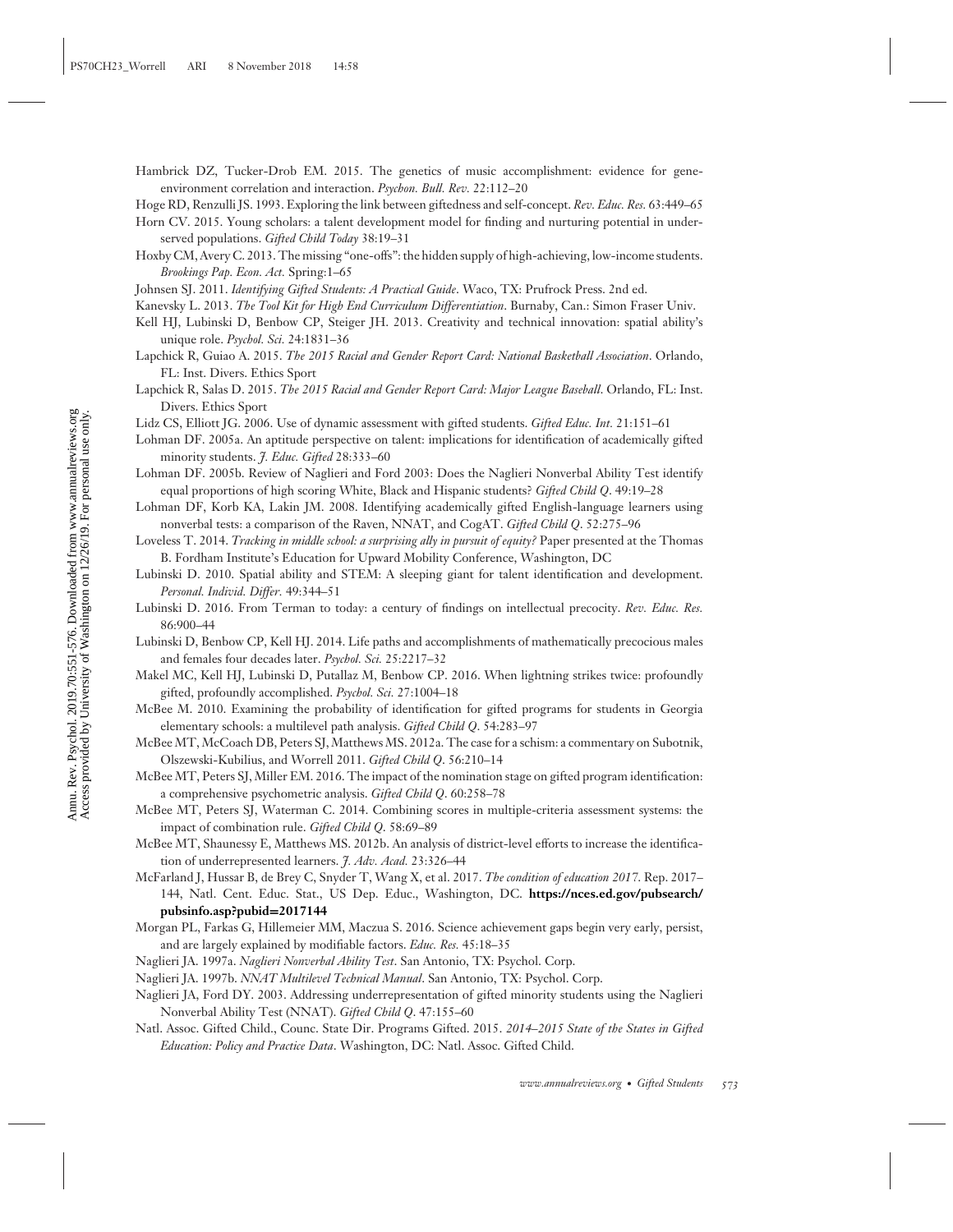- Natl. Coll. Athl. Assoc. 2017. *Estimated probability of competing in college athletics*. Rep., Natl. Coll. Athl. Assoc., Indianapolis, IN. **[http://www.ncaa.org/about/resources/research/estimated-probability](http://www.ncaa.org/about/resources/research/estimated-probability-competing-college-athletics)[competing-college-athletics](http://www.ncaa.org/about/resources/research/estimated-probability-competing-college-athletics)**
- Neihart M, Pfeiffer SI, Cross TL, eds. 2016. *The Social and Emotional Development of Gifted Children: What Do We Know?* Waco, TX: Prufrock Press. 2nd ed.
- Neisser U, Boodoo G, Bouchard TJ Jr., Boykin AW, Brody N, et al. 1996. Intelligence: knowns and unknowns. *Am. Psychol.* 51:77–101
- Nisbett RE, Aronson J, Blair C, Dickens W, Flynn J, et al. 2012. Intelligence: new findings and theoretical developments. *Am. Psychol.* 67:130–59
- Noice T, Noice H. 2019. The development of acting talent: possibilities and approaches. In *The Psychology of High Performance: Developing Human Potential Into Domain-Specific Talent*, ed. RF Subotnik, P Olszewski-Kubilius, FC Worrell. Washington, DC: Am. Psychol. Assoc. In press
- Off. Civil Rights. 2012. *The transformed Civil Rights Data Collection (CRDC)*. Rep., Off. Civil Rights, US Dep. Educ., Washington, DC. **[https://www2.ed.gov/about/offices/list/ocr/docs/crdc-2012-data](https://www2.ed.gov/about/offices/list/ocr/docs/crdc-2012-data-summary.pdf)[summary.pdf](https://www2.ed.gov/about/offices/list/ocr/docs/crdc-2012-data-summary.pdf)**
- Olszewski-Kubilius P. 2015. Talent searches and accelerated programming for gifted students. In *A Nation Empowered: How Schools Hold Back America's Brightest Students*, Vol. 2, ed. S Assouline, J Colangelo, N VanTassel-Baska, A Lupkowski-Shoplik, pp. 111–22. Iowa City, IA: Univ. Iowa
- Olszewski-Kubilius P, Clarenbach J. 2014. Closing the opportunity gap: program factors contributing to academic success in culturally different youth. *Gifted Child Today* 37:103–10
- Olszewski-Kubilius P, Steenbergen-Hu S. 2017. Blending research-based practices and practice-embedded research: Project Excite closes achievement and excellence gaps for underrepresented gifted minority students. *Gifted Child Q*. 61:202–9
- Olszewski-Kubilius P, Steenbergen-Hu S, Thomson D, Rosen R. 2017. Minority achievement gaps in STEM: findings of a longitudinal study of Project Excite. *Gifted Child Q*. 61:20–39
- Peters SJ, Engerrand KG. 2016. Equity and excellence: proactive efforts in the identification of underrepresented students for gifted and talented services. *Gifted Child Q*. 60:159–71
- Peters SJ, Gentry M. 2012. Group-specific norms and teacher rating scales: implications for underrepresentation. *J. Adv. Acad.* 23:125–44
- Peters SJ, Matthews MS, McBee MT, McCoach DB. 2014. *Beyond Gifted Education: Designing and Implementing Advanced Academic Programs*. Waco, TX: Prufrock Press
- Peters SJ, Pereira N. 2017. A replication of the internal validity structure of three major teaching rating scales. *J. Adv. Acad.* 28:101–19
- Pfeiffer SI, Shaunessy-Dedrick E, Foley-Nicpon M, eds. 2018. *APA Handbook of Giftedness and Talent*. Washington, DC: Am. Psychol. Assoc.
- Phillipson SN, Stoeger H, Ziegler A, eds. 2013. *Exceptionality in East Asia: Explorations in the Actiotope Model of Giftedness*. Abingdon, UK: Routledge
- Piechowski MM. 1986. The concept of developmental potential. *Roeper Rev*. 8:190–97
- Piirto J. 1998. *Understanding Those Who Create*. Scottsdale, AZ: Great Potential Press. 2nd ed.
- Plucker JA, Peters SJ. 2016. *Excellence Gaps in Education: Expanding Opportunities for Talented Students*. Cambridge, MA: Harvard Univ. Press
- Reardon SF. 2011. The widening academic achievement gap between the rich and the poor: new evidence and possible explanations. In *Whither Opportunity? Rising Inequality, School and Children's Life Chances*, ed. GJ Duncan, RJ Murnane, pp. 91–116. New York: Russell Sage Found.
- Renzulli JS. 1977. *The Enrichment Triad Model: A Guide for Developing Defensible Programs for the Gifted and Talented*. Mansfield Center, CT: Creat. Learn. Press
- Renzulli JS. 1978. What makes giftedness? Reexamining a definition. *Phi Delta Kappan* 60:180–84, 261
- Renzulli JS. 2016. The enrichment triad model: a guide for developing defensible programs for the gifted and talented. In *Reflections on Gifted Education: Critical Works by Joseph S. Renzulli and Colleagues*, ed. SM Reis, pp. 193–210. Waco, TX: Prufrock Press
- Renzulli JS, Reis SM. 1994. Research related to the schoolwide enrichment model. *Gifted Child Q*. 38:7–20
- Renzulli JS, Reis SM. 1997. *The Schoolwide Enrichment Model: A How-To Guide for Educational Excellence*. Mansfield Center, CT: Creat. Learn. Press. 2nd ed.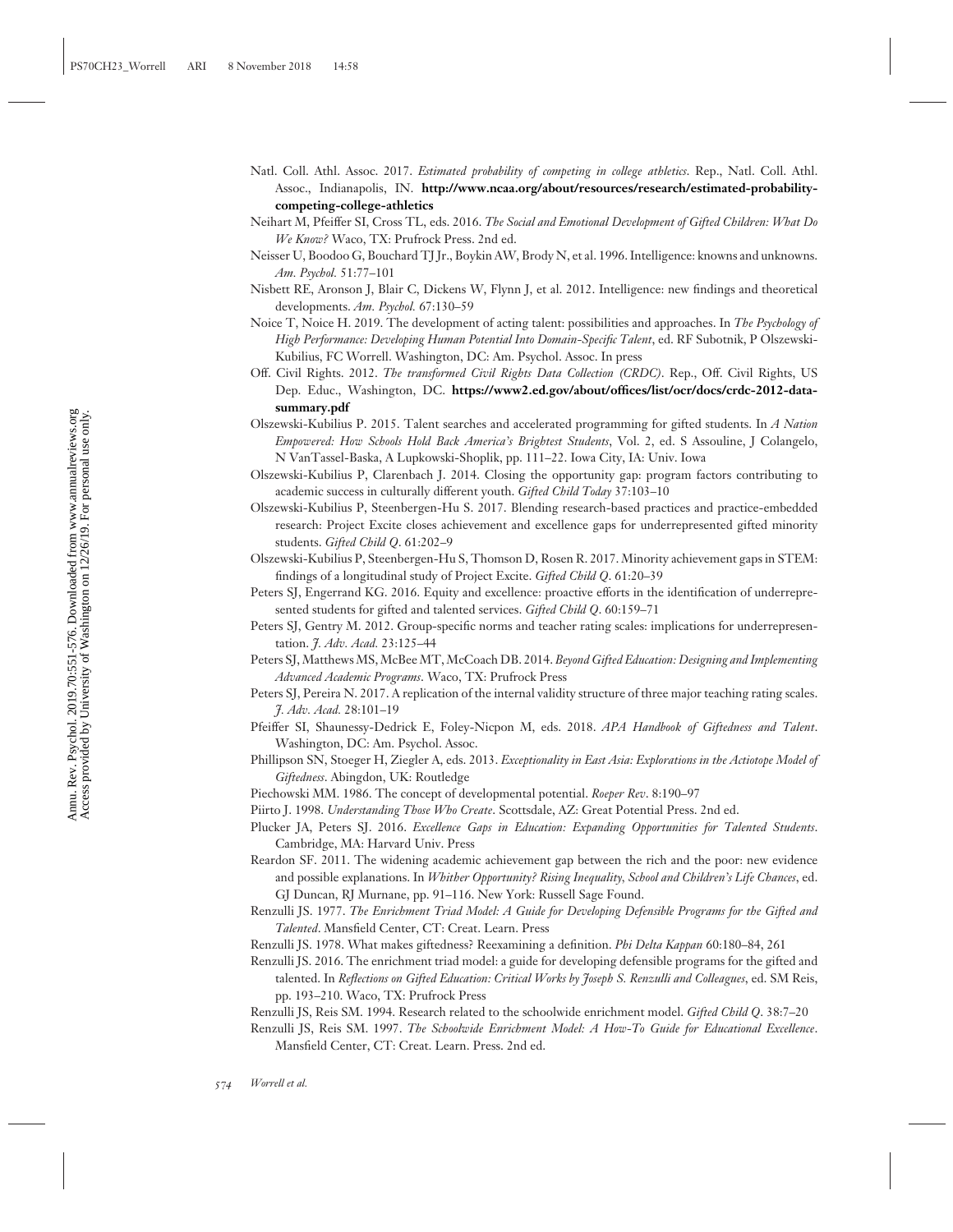- Rindermann HR, Thompson J. 2011. Cognitive capitalism: the effect of cognitive ability on wealth, as mediated through scientific achievement and economic freedom. *Psychol. Sci.* 22:754–63
- Rinn AN. 2007. Effects of programmatic selectivity on the academic achievement, academic self-concepts, and aspirations of gifted college students. *Gifted Child Q*. 51:232–45
- Rinn AN. 2018. Social and emotional considerations for gifted students. In Pfeiffer et al. 2018, pp. 453–64
- Rinn AN, Bishop J. 2015. Gifted adults: a systematic review and analysis of the literature. *Gifted Child Q*. 59:213–35
- Silverman LK. 2002. Asynchronous development. In *The Social and Emotional Development of Gifted Children: What Do We Know?*, ed. M Neihart, SM Reis, NM Robinson, SM Moon, pp. 31–37. Waco, TX: Prufrock Press
- Simonton DK. 2005. Giftedness and genetics: the emergenic-epigenetic model and its implications. *J. Educ. Gifted* 28:270–86
- Simonton DK, Song AV. 2009. Eminence, IQ, physical and mental health, and achievement domain: Cox's 282 geniuses revisited. *Psychol. Sci.* 20:429–34
- Snellman K, Silva J, Frederick CB, Putnam RD. 2015. The engagement gap: social mobility and extracurricular participation among American youth. *Ann. Am. Acad. Political Soc. Sci.* 657:194–207
- Snyder TD, de Brey C, Dillow SA. 2016. *Digest of education statistics 2015*. Rep. 2017–094, Natl. Cent. Educ. Stat., US Dep. Educ., Washington, DC
- Snyder TD, de Brey C, Dillow SA. 2018. *Digest of education statistics 2016*. Rep. 2017–094, Natl. Cent. Educ. Stat., US Dep. Educ., Washington, DC
- Sosniak L. 1999. An everyday curriculum for the development of talent. *J. Second. Gifted Educ.* 10:166–72
- Speirs Neumeister KL, Adams CM, Pierce RL, Cassady JC, Dixon FA. 2007. Teachers' perceptions of giftedness: implications for identifying and serving diverse gifted students. *J. Educ. Gifted* 30:479–99
- Stanley JC. 1976. The case for extreme educational acceleration of intellectually brilliant youths. *Gifted Child Q*. 20:66–75
- Stanley JC. 1985. Finding intellectually talented youths and helping them educationally. *J. Spec. Educ.* 19:363– 72
- Steenbergen-Hu S, Makel MC, Olszewski-Kubilius P. 2016. What one hundred years of research says about the effects of ability grouping and acceleration on K-12 students' academic achievement: findings of two second-order meta-analyses. *Rev. Educ. Res.* 86:849–99
- Sternberg RJ. 1986. A triarchic theory of intellectual giftedness. In Sternberg & Davidson 1986, pp. 223–43
- Sternberg RJ. 2001. Giftedness as developing expertise: a theory of the interface between high abilities and achieved knowledge. *High Abil. Stud.* 12:159–79
- Sternberg RJ. 2017. ACCEL: a new model for identifying the gifted. *Roeper Rev*. 39:152–69
- Sternberg RJ, Castejon JL, Prieto MD, Hautamäki J, Grigorenko EL. 2001. Confirmatory factor analysis of the Sternberg Triarchic Abilities Test in three international samples: an empirical test of the triarchic theory of intelligence. *Eur. J. Psychol. Assess.* 17:1–16
- Sternberg RJ, Clinkenbeard P. 1995. The triarchic model applied to identifying, teaching, and assessing gifted children. *Roeper Rev*. 17:255–60
- Sternberg RJ, Davidson JE, eds. 1986. *Conceptions of Giftedness*. Cambridge, UK: Cambridge Univ. Press
- Sternberg RJ, Davidson JE, eds. 2005. *Conceptions of Giftedness*. Cambridge, UK: Cambridge Univ. Press. 2nd ed.
- Sternberg RJ, Ferrari M, Clinkenbeard P, Grigorenko EL. 1996. Identification, instruction and assessment of gifted children: a construct validation of a triarchic model. *Gifted Child Q*. 40:129–37
- Subotnik RF, Jarvin L. 2005. Beyond expertise: conceptions of giftedness as great performance. In Sternberg & Davidson 2005, pp. 343–57
- Subotnik RF, Kassan L, Summers E, Wasser A. 1993. *Genius Revisited: High IQ Children Grown Up*. Norwood, NJ: Ablex
- Subotnik RF, Olszewski-Kubilius P,Worrell FC. 2011. Rethinking giftedness and gifted education: a proposed direction forward based on psychological science. *Psychol. Sci. Public Interest* 12:3–54
- Subotnik RF, Olszewski-Kubilius P, Worrell FC, eds. 2019. *The Psychology of High Performance: Developing Human Potential Into Domain-Specific Talent*. Washington, DC: Am. Psychol. Assoc. In press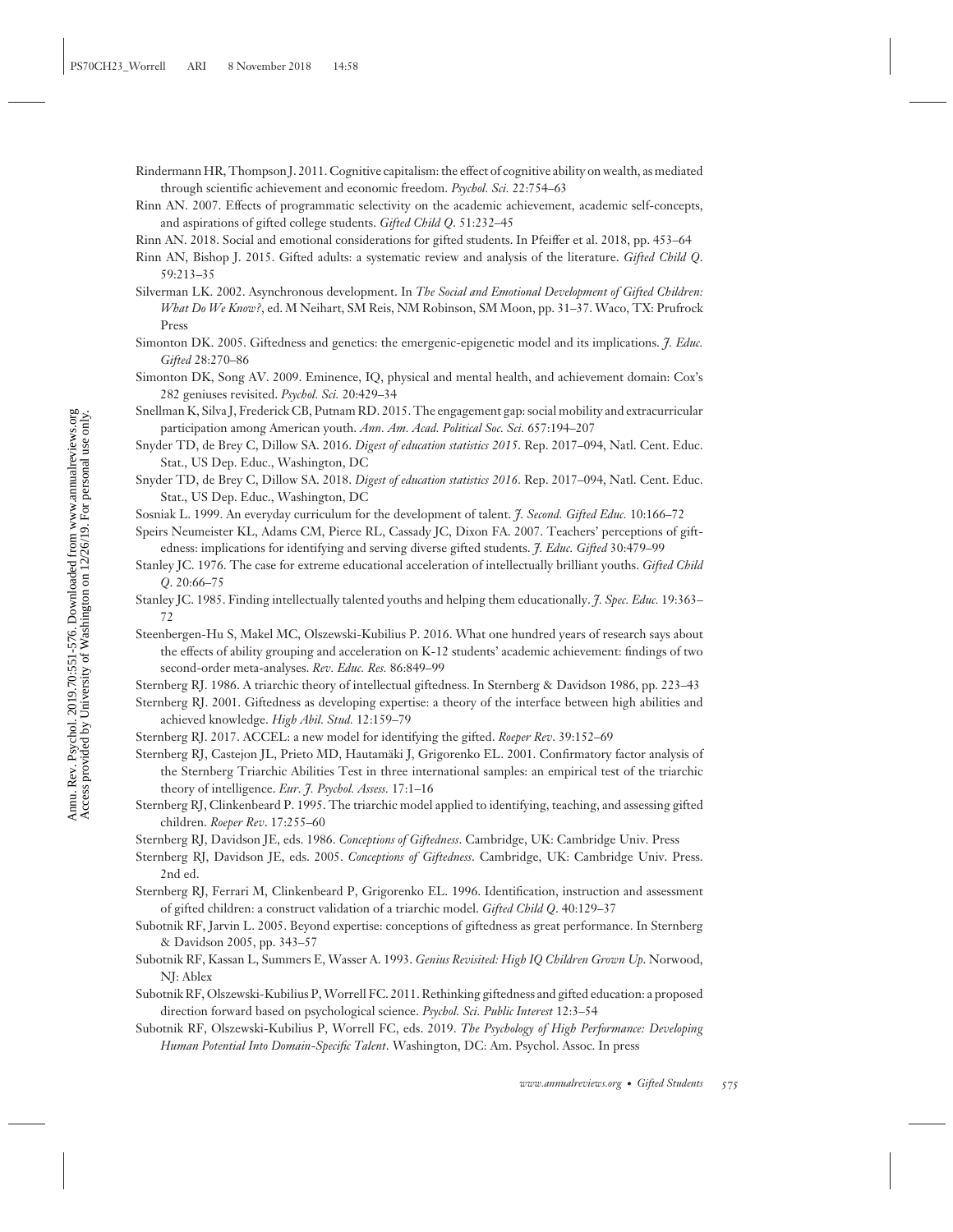- Subotnik RF, Olszewski-Kubilius P, Worrell FC. 2018. Talent development as the most promising focus of giftedness and gifted education. In Pfeiffer et al. 2018, pp. 231–45
- Subotnik RF, Pillmeier E, Jarvin L. 2009. The psychosocial dimensions of creativity in mathematics: implications for gifted education policy. In *Creativity in Mathematics and the Education of Gifted Students*, ed. R Leikin, A Berman, B Koichu, pp. 165–79. Rotterdam, Neth.: Sense Publ.
- Suldo SM, Hearon BV, Shaunessy-Dedrick S. 2018. Examining gifted students' mental health through the lens of positive psychology. In Pfeiffer et al. 2018, pp. 433–49
- Tannenbaum AJ. 1986. Giftedness: a psychosocial approach. In Sternberg & Davidson 1986, pp. 21–52
- Terman LM. 1922. A new approach to the study of genius. *Psychol. Rev.* 29:310–18
- Terman LM. 1925. *Genetic Studies of Genius*, Vol. 1: *Mental and Physical Traits of a Thousand Gifted Children*. Stanford, CA: Stanford Univ. Press
- Terman LM, Oden MH. 1959. *Genetic Studies of Genius*, Vol. 5: *The Gifted Group at Mid-Life: 35 Years' Follow Up of the Superior Child*. Stanford, CA: Stanford Univ. Press
- Ullen F, Hambrick DZ, Mosing MA. 2016. Rethinking expertise: a multi-factorial gene-environment inter- ´ action model of expert performance. *Psychol. Bull.* 142:427–46
- VanTassel-Baska J, Feng AX, Evans BL. 2007. Patterns of identification and performance among gifted students identified through performance tasks: a three-year analysis. *Gifted Child Q*. 51:218–31
- VanTassel-Baska J, Johnson D, Avery LD. 2002. Using performance tasks in the identification of economically disadvantaged and minority gifted learners: findings from Project STAR. *Gifted Child Q*. 46:110–23
- Wai J. 2014. Investigating the world's rich and powerful: education, cognitive ability, and sex differences. *Intelligence* 46:54–72
- Wai J, Lubinski D, Benbow CP, Steiger JH. 2010. Accomplishment in science, technology, engineering and mathematics (STEM) and its relation to STEM educational dose: a 25-year longitudinal study. *J. Educ. Psychol.* 102:860–71
- Wai J, Worrell FC. 2016. Helping disadvantaged and spatially talented students fulfill their potential: related and neglected national resources. *Policy Insights Behav. Brain Sci.* 3:122–28
- Wai J, Worrell FC. 2017. *Fully developing the potential of academically advanced students: Helping them will help society*. Rep., Am. Enterp. Inst., Washington, DC. **[https://www.aei.org/publication/fully-developing](https://www.aei.org/publication/fully-developing-the-potential-of-academically-advanced-students-helping-them-will-help-society/)[the-potential-of-academically-advanced-students-helping-them-will-help-society/](https://www.aei.org/publication/fully-developing-the-potential-of-academically-advanced-students-helping-them-will-help-society/)**
- Warne RT, Anderson B, Johnson AO. 2013. The impact of race and ethnicity on the identification process for giftedness in Utah. *J. Educ. Gifted* 36:487–508
- Worrell FC. 2018. Identifying gifted learners: utilizing nonverbal assessment. In *Fundamentals of Gifted Education: Considering Multiple Perspectives*, ed. CM Callahan, Hertberg-Davis, pp. 125–34. Abingdon, UK: Routledge. 2nd ed.
- Worrell FC, Dixson DD. 2018. Retaining and recruiting underrepresented gifted students. In *Handbook of Giftedness in Children*, ed. SI Pfeiffer, pp. 209–26. Berlin: Springer. 2nd ed.
- Worrell FC, Erwin JO. 2011. Best practices in identifying students for gifted and talented education programs. *J. Appl. School Psychol.* 27:319–40
- Worrell FC, Olszewski-Kubilius P, Subotnik RF. 2012. Important issues, some rhetoric, and a few straw men: a response to comments on "Rethinking Giftedness and Gifted Education." *Gifted Child Q*. 56:224–31
- Worrell FC, Subotnik RF, Olszewski-Kubilius P. 2018. Talent development: a path towards eminence. In Pfeiffer et al. 2018, pp. 247–58
- Wyner JS, Bridgeland JM, DiIulio JJ Jr. 2007. *Achievement trap: how America is failing millions of high-achieving students from lower-income families*. Rep., Jack Kent Cooke Found., Landsdowne, VA
- Ziegler A. 2005. The actiotope model of giftedness. In Sternberg & Davidson 2005, pp. 411–36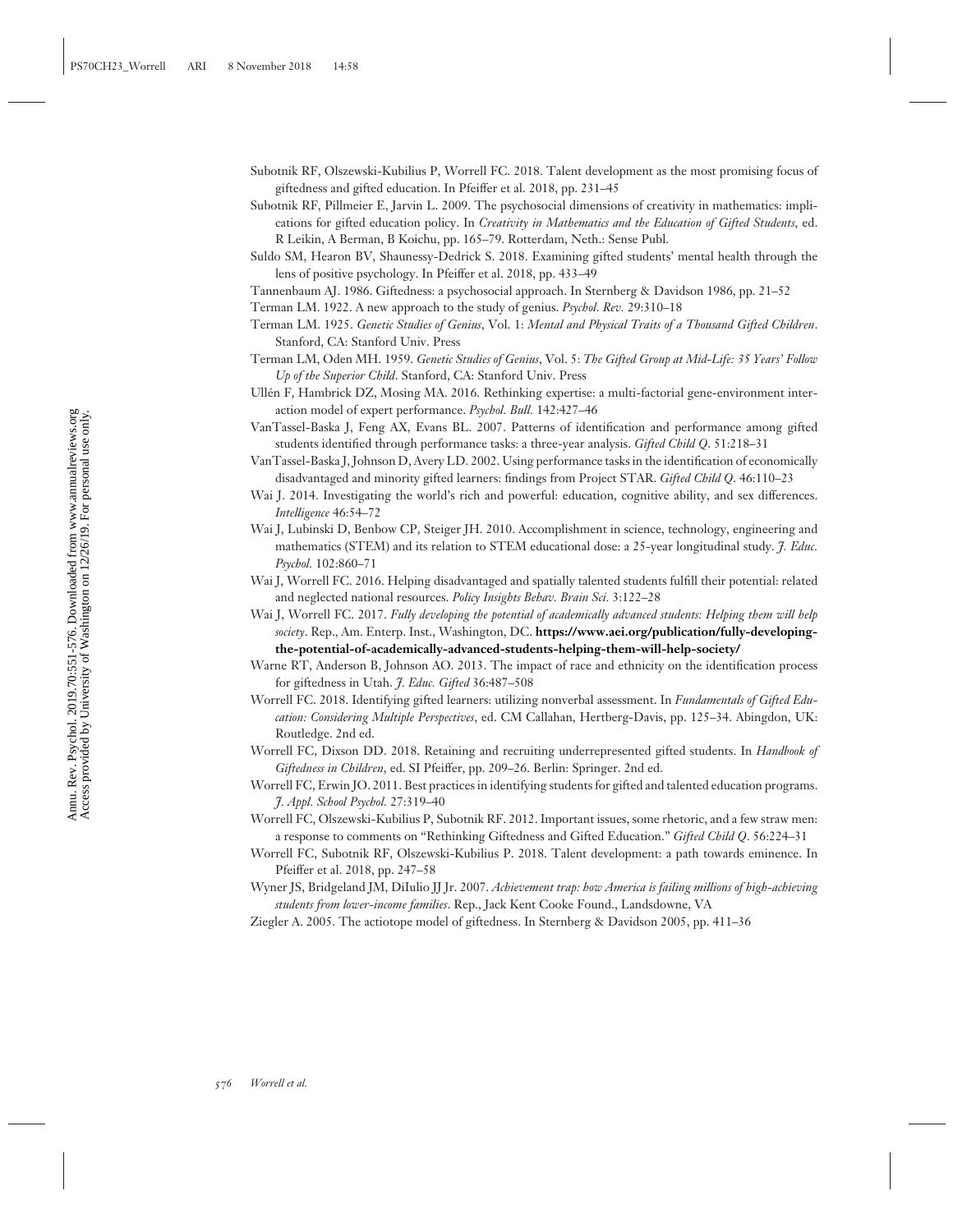**Annual Review of Psychology**

Volume 70, 2019

## **Contents**

| Interview with Shelley E. Taylor                                                                                                                                                       |
|----------------------------------------------------------------------------------------------------------------------------------------------------------------------------------------|
| The Neurocognitive Bases of Human Volition                                                                                                                                             |
| A Mechanistic Framework for Explaining Audience Design in Language<br>Production                                                                                                       |
| An Integrated Model of Action Selection: Distinct Modes of Cortical<br>Control of Striatal Decision Making<br>Melissa J. Sharpe, Thomas Stalnaker, Nicolas W. Schuck, Simon Killcross, |
| Mate Preferences and Their Behavioral Manifestations                                                                                                                                   |
| Developmental Adaptation to Stress: An Evolutionary Perspective                                                                                                                        |
| Motor Development: Embodied, Embedded, Enculturated, and Enabling                                                                                                                      |
| Face Processing in Infancy and Beyond: The Case of Social Categories                                                                                                                   |
| Agency and Motivation in Adulthood and Old Age<br>Jutta Heckhausen, Carsten Wrosch, and Richard Schulz  191                                                                            |
| Successful Memory Aging                                                                                                                                                                |
| Sexual Harassment in Academia: Ethical Climates and Bounded Ethicality<br>Ann E. Tenbrunsel, McKenzie R. Rees, and Kristina A. Diekmann  245                                           |
| Nonverbal Communication                                                                                                                                                                |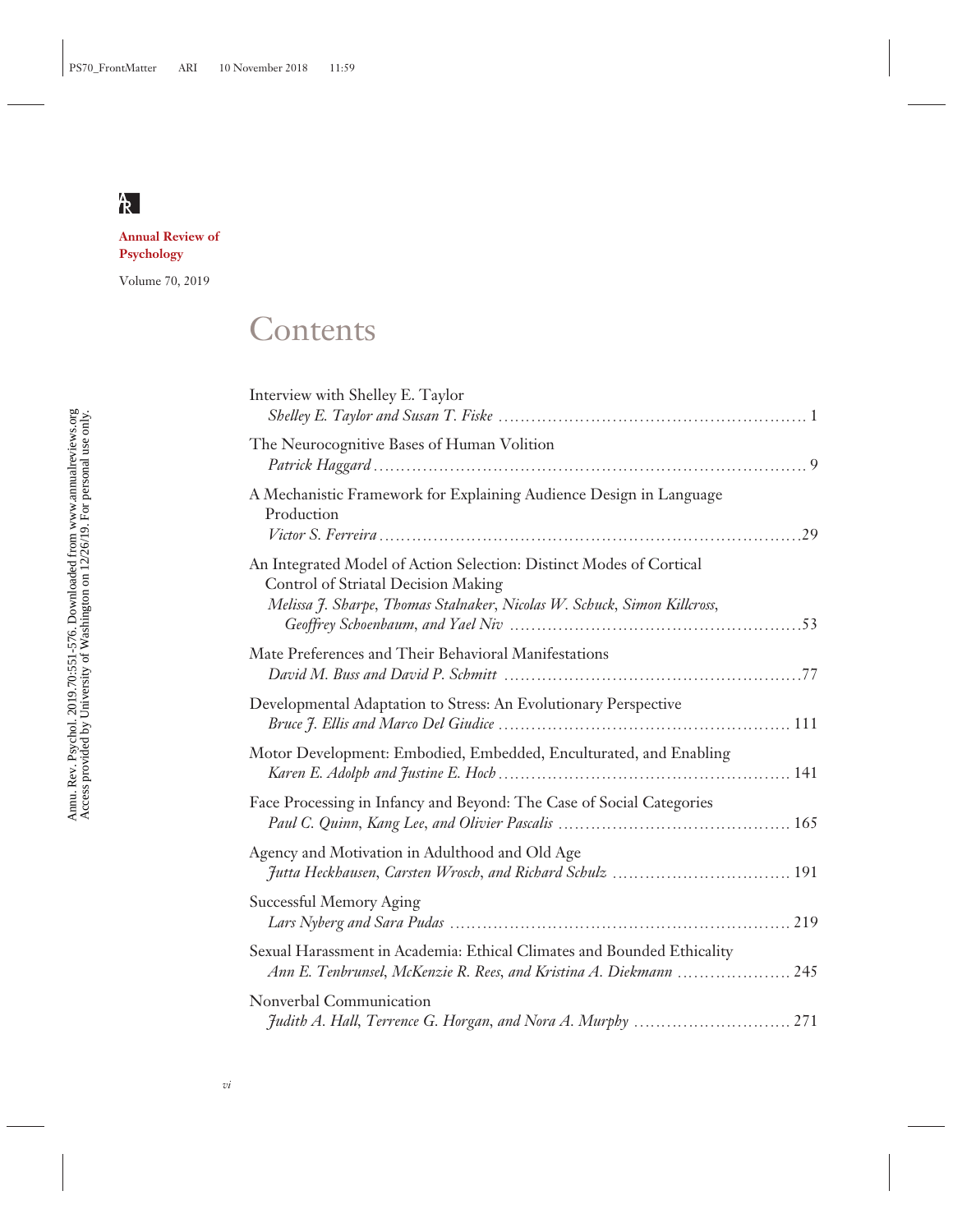| Reading Lies: Nonverbal Communication and Deception                                                                  |
|----------------------------------------------------------------------------------------------------------------------|
| Revenge: A Multilevel Review and Synthesis<br>Joshua Conrad Jackson, Virginia K. Choi, and Michele J. Gelfand  319   |
| The Caring Continuum: Evolved Hormonal and Proximal Mechanisms<br>Explain Prosocial and Antisocial Extremes          |
| Self-Control and Academic Achievement<br>Angela L. Duckworth, Jamie L. Taxer, Lauren Eskreis-Winkler,                |
| Attachment in Adulthood: Recent Developments, Emerging Debates,<br>and Future Directions                             |
| Personality Across the Life Span<br>Paul T. Costa, Jr., Robert R. McCrae, and Corinna E. Löckenhoff  423             |
| Projected Behavioral Impacts of Global Climate Change                                                                |
| Meanings and Functions of Money in Different Cultural Milieus                                                        |
| The Psychology of Cultural Dynamics: What Is It, What Do We Know,<br>and What Is Yet to Be Known?                    |
| <b>Computer Games in Education</b>                                                                                   |
| <b>Gifted Students</b><br>Frank C. Worrell, Rena F. Subotnik, Paula Olszewski-Kubilius,                              |
| Ten Surprising Facts About Stressful Life Events and Disease Risk                                                    |
| Psychobiological Mechanisms of Placebo and Nocebo Effects:<br>Pathways to Improve Treatments and Reduce Side Effects |
| Positive Affect and Health: What Do We Know and Where Next Should<br>We Go?                                          |
| Personality and Coping: Individual Differences in Responses to Emotion                                               |